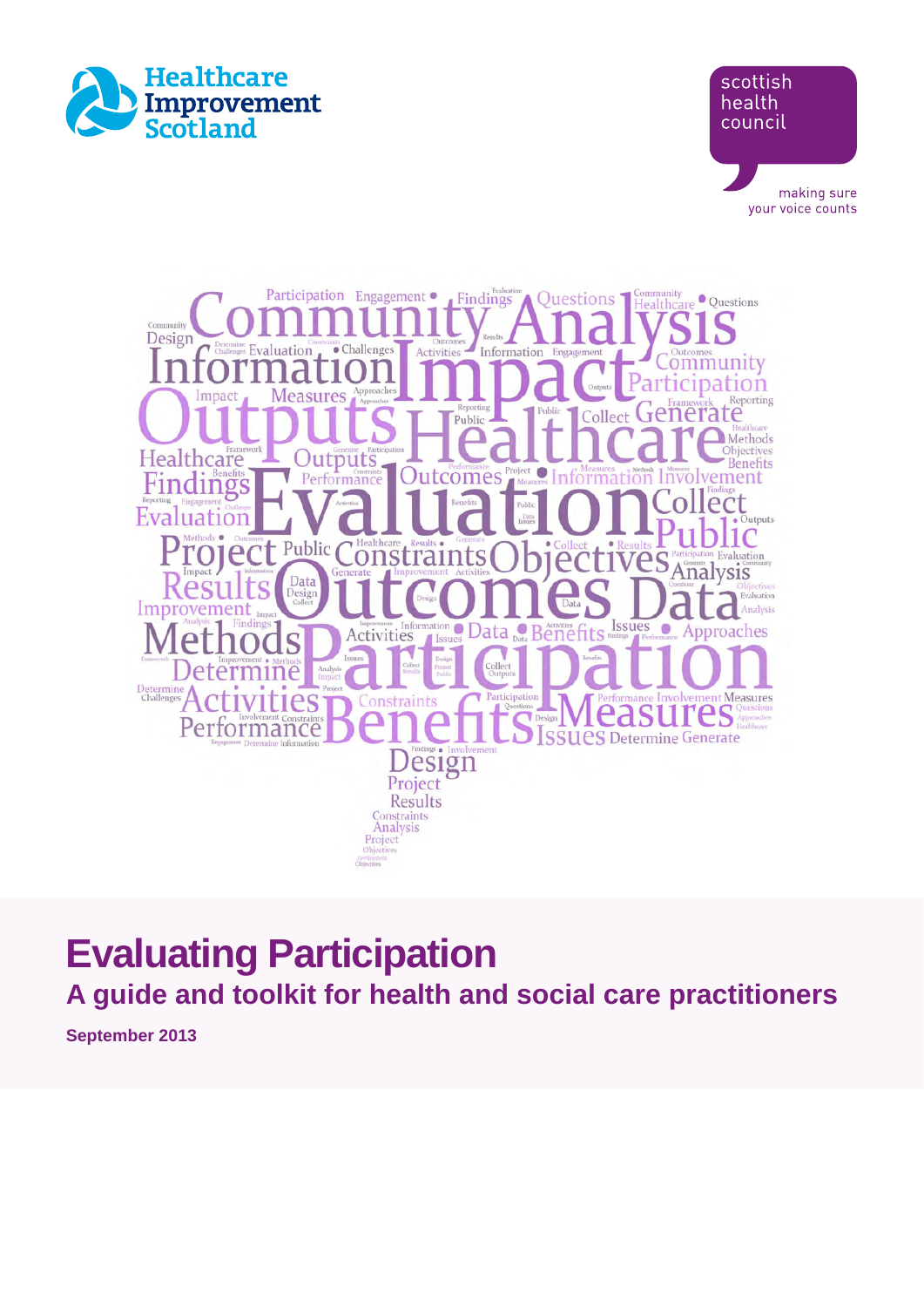This publication was developed by Gary McGrow, Social Researcher, the Scottish Health Council, in partnership with independent consultant Lesley Greenaway of Evaluation and Professional Development Services.

For further information please contact Gary McGrow on 0141 225 5568 or at gary.mcgrow@ scottishhealthcouncil.org

Acknowledgements: Thanks go to the members of the Scottish Health Council Evaluation Group for providing input and thoughts on development of this publication – Lucy Dorrian, Pauline Marland, Louise McFarlane, Katy Penman, James Stewart and Christopher Third and thanks also go to Margaret Callaghan from Healthcare Improvement Scotland.

Special thanks also go to Tina Nabatchi, Associate Professor of Maxwell School of Citizenship and Public Affairs, Syracuse University, New York and The Queensland Government Department of Communities for kindly allowing us to reproduce some of their material.

© Healthcare Improvement Scotland 2013

ISBN: 1-84404-955-8

Published September 2013

You can copy or reproduce the information in this document for use within NHSScotland and for educational purposes. You must not make a profit using information in this document. Commercial organisations must get our written permission before reproducing this document.

**www.scottishhealthcouncil.org**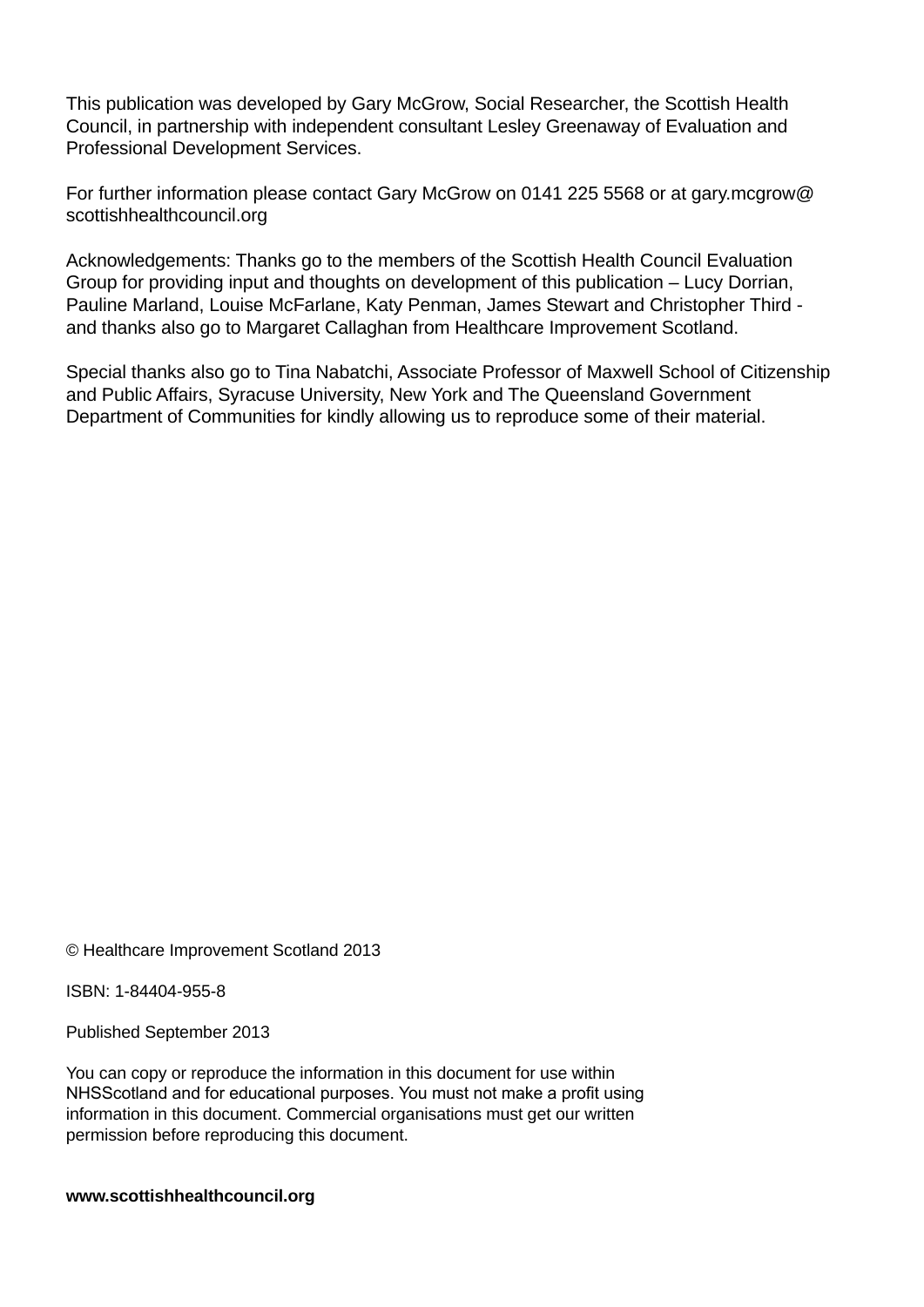# **Contents**

| Section 3: Evaluation Frameworks and Logic Models  18                |  |
|----------------------------------------------------------------------|--|
|                                                                      |  |
|                                                                      |  |
|                                                                      |  |
|                                                                      |  |
|                                                                      |  |
|                                                                      |  |
|                                                                      |  |
|                                                                      |  |
|                                                                      |  |
|                                                                      |  |
| Using evaluation findings to drive improvement - Review Template  31 |  |
|                                                                      |  |
| Example 2: Event Evaluation Template - Focused on process  34        |  |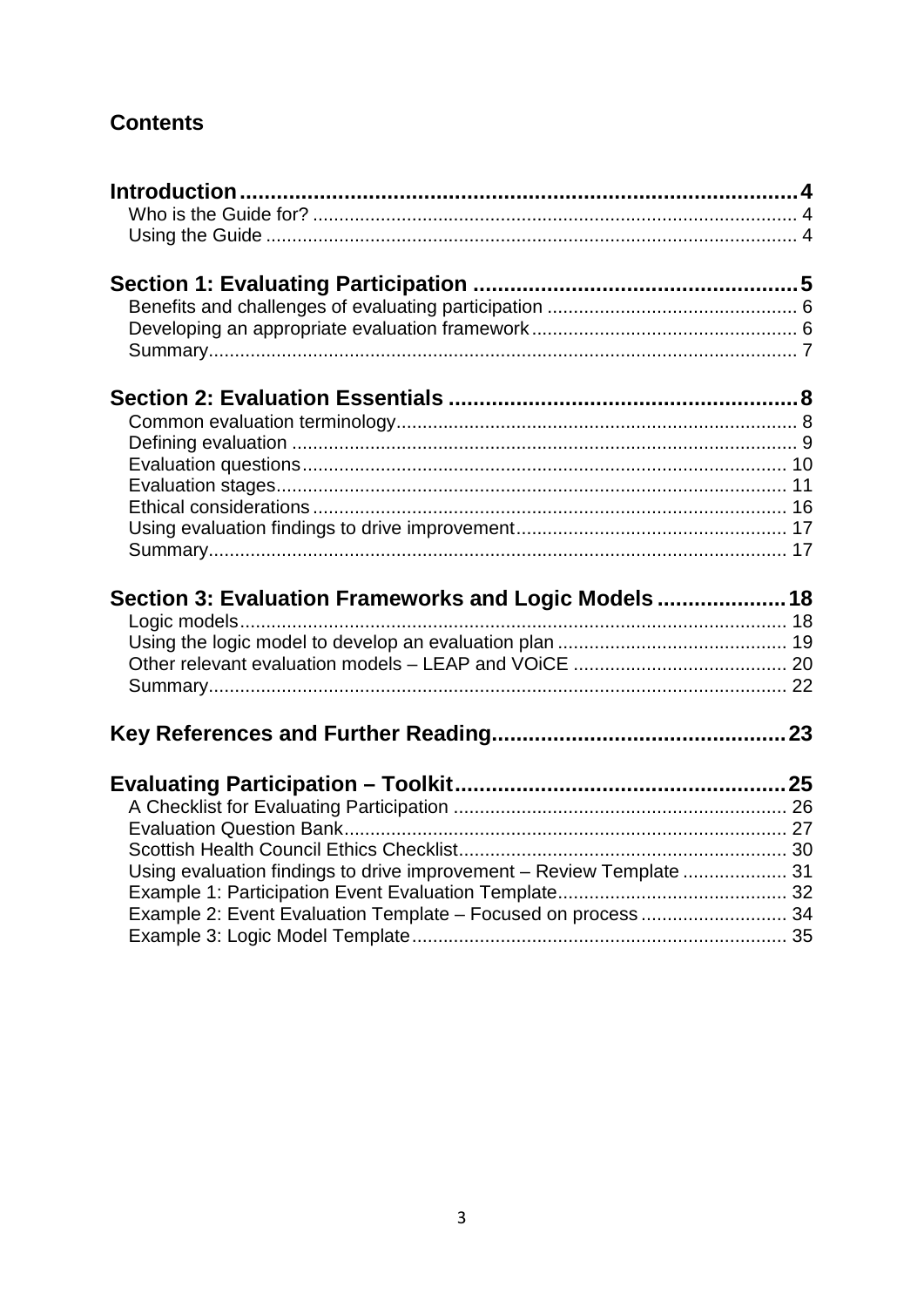# <span id="page-3-0"></span>**Introduction**

This Guide has been developed by the Scottish Health Council as a tool for supporting the evaluation of public involvement and participation in health services. It is a partner to the Participation Toolkit<sup>[1](#page-3-3)</sup> and is a stand-alone guide for evaluating participation. It does not set out to be a definitive guide to evaluation, but aims to provide resources, references and tools to help you to develop your own evaluation.

The Guide aims to:

- introduce some evaluation essentials
- guide the development of a suitable framework for evaluating participation
- provide a set of flexible tools to adapt and use for your own evaluation projects, and
- signpost information and materials for further investigation.

#### <span id="page-3-1"></span>**Who is the Guide for?**

This guide is for anyone working in the area of community engagement, public involvement or participation whilst it will be of particular interest to those working in health and social care it may be of interest to other sectors. It is designed both to be a useful starting point and to add to the existing resources and tools of the more experienced evaluator.

#### <span id="page-3-2"></span>**Using the Guide**

You can use the Guide in its entirety, or simply dip into the sections or tools that are most relevant to your needs. The Guide draws on a number of sources (which are referenced at the end of the Guide) so that you can investigate particular aspects of evaluating participation in more detail. The Toolkit section provides a mix of flexible tools and templates that can be adapted and used in your own evaluation projects. The Guide is made up of three sections followed by the Toolkit.

**Section 1 Evaluating Participation** explores evaluation and participation, in the context of the health and social care services.

**Section 2 Evaluation Essentials** covers the nuts and bolts of 'how to do' evaluation including evaluation stages, evaluation questions, and a range of evaluation methods.

**Section 3 Evaluation Frameworks and Logic Models** introduces logic models and how these form an integral part of the approach to planning and evaluation. It also highlights existing models that are relevant to community engagement and participation.

<span id="page-3-3"></span><sup>1</sup> The Participation Toolkit

 $\overline{\phantom{a}}$ 

http://www.scottishhealthcouncil.org/patient\_\_public\_participation/participation\_toolkit/the\_participation \_toolkit.aspx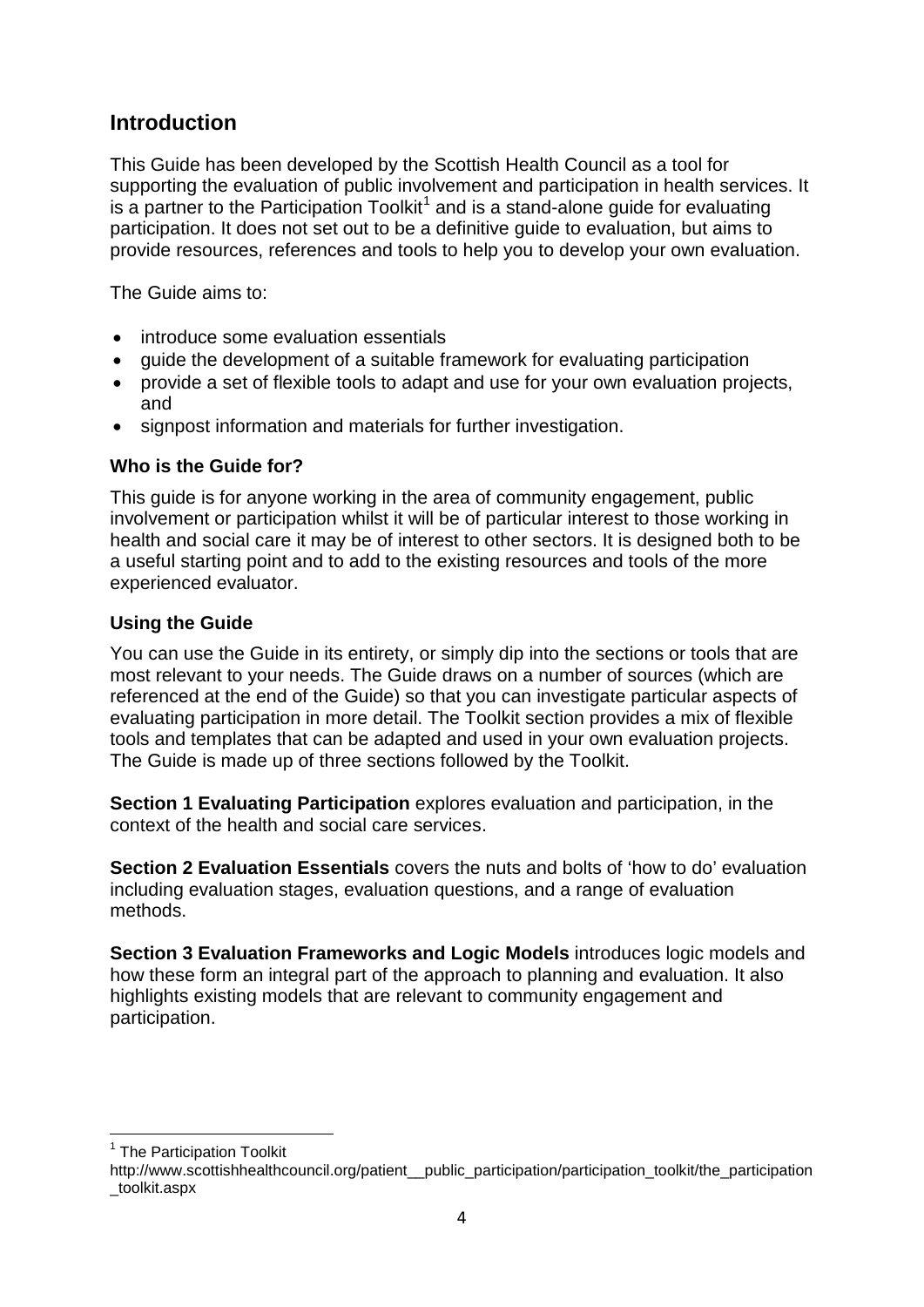# <span id="page-4-0"></span>**Section 1: Evaluating Participation**

NHS Boards need to ensure that people have a say in decisions about their care and in the development of local health services. It is one of the commitments set out in the Scottish Government's Better Health, Better Care: Action Plan to develop a "mutual NHS" where health services meet the needs and preferences of individuals.

"Participation refers to the service user or public involvement processes by which perceptions and opinions of those involved are incorporated into decision making."<sup>[2](#page-4-1)</sup>

Involving communities, patients, carers, NHS staff and the public is a very important part of improving the quality of health services. The views, perceptions and feedback on local health services of these stakeholders are invaluable for learning and improvement, and evaluating their involvement will check how well NHS Boards are listening. An inclusive process must be able to demonstrate that the NHS listens, is supportive and takes account of views and suggestions. Stakeholders have to be involved at an early stage and throughout the process.

**The Participation Standard** has been developed by the Scottish Health Council as a way of measuring how well NHS Boards carry out their public involvement and participation responsibilities. Through developing an evaluation framework and using evaluation practices NHS Boards will be better able to learn from their public involvement activities. This requires an essential understanding of what is meant by evaluation and how to design a suitable framework for evaluating participation.

**Evaluation** is when information is collected in a systematic way to inform decisionmaking and enhance organisational learning. Evaluation of participation, therefore, is a process of assessing the way in which a participation project is undertaken (**process**) and assessing the results of that activity **(outcomes**). To ensure we continue to improve how we involve patients, carers and communities and learn from what they say, it is therefore important to evaluate Patient Focus and Public Involvement activity. A comprehensive and methodical approach to evaluations of participation will improve our understanding of where, when, why, and how public participation works and does not work. Evaluation will help stakeholders and practitioners understand what type of participation, under what circumstances, creates what results.

#### **Different sorts of public involvement and participation activities**

Participation activity varies, it can involve:

- a single public participation activity or process for example a GP satisfaction survey, and
- a participation program that involves a number of activities spread over the course of months or even years, for example a major service change such as a hospital ward closure.

<span id="page-4-1"></span><sup>&</sup>lt;sup>2</sup> A Manager's Guide to Evaluating Citizen Participation, IBM Centre for the Business of Government, Tina Nabatchi, 2012 -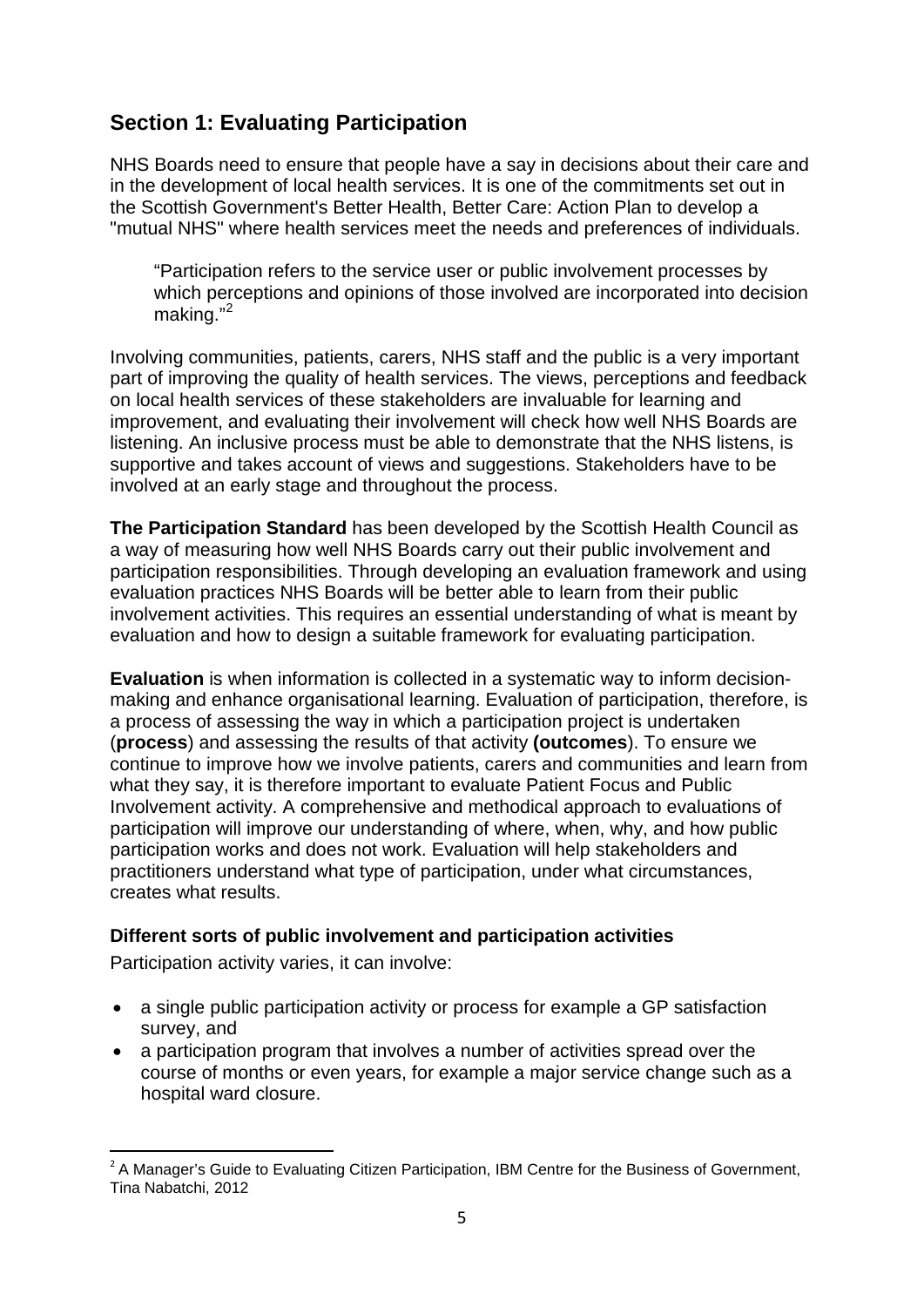#### <span id="page-5-0"></span>**Benefits and challenges of evaluating participation**

"Effective evaluation can enable managers and agencies to improve public participation programs and ensure that they are useful, cost-effective, ethical, and beneficial." [3](#page-5-2)

Evaluation can help our understanding of public involvement and participation in four main ways, helping to:

- clarify the objectives of the exercise by finding practical ways to measure success
- improve project management by building in review and reflection as the work progresses
- improve accountability by reporting what is done and what has been achieved, and
- improve future practice by developing evidence about what works and what impact different approaches to participation can have.

There are also **challenges** when it comes to evaluation. Some practical barriers include: lack of time, resources, or expertise to conduct the evaluation or a lack of commitment from senior management. Other challenges include:

- Deciding on an appropriate timeframe: should the evaluation take place after the process of participation or should it be ongoing throughout the participation process?
- There may be a need for multiple evaluation activities aimed at short term (process) and medium to long term (outcomes) evaluation activities.
- Medium to long term evaluation activities can be problematic where keeping contact with stakeholders and participants for follow up after the activity takes place.
- Thought should be given to maintaining a register of stakeholders and participants and priming them in advance that a follow-up evaluation will take place. Although this will not guarantee evaluation responses.

#### <span id="page-5-1"></span>**Developing an appropriate evaluation framework**

-

There is no single approach or method for evaluating participation. Each participation activity or programme has to be viewed in its own terms, and an evaluation framework or plan designed to fit the purpose, the audience, and the type and scale of the activities or programme. The stages of evaluation (see p11) highlight the practical steps involved, but there are some important principles that should guide an evaluation framework.

• Evaluation should be an integral part of the planning and implementation of participation activities or programmes. This means building in evaluation at the

<span id="page-5-2"></span><sup>&</sup>lt;sup>3</sup> A Manager's Guide to Evaluating Citizen Participation, IBM Centre for the Business of Government, Tina Nabatchi, 2012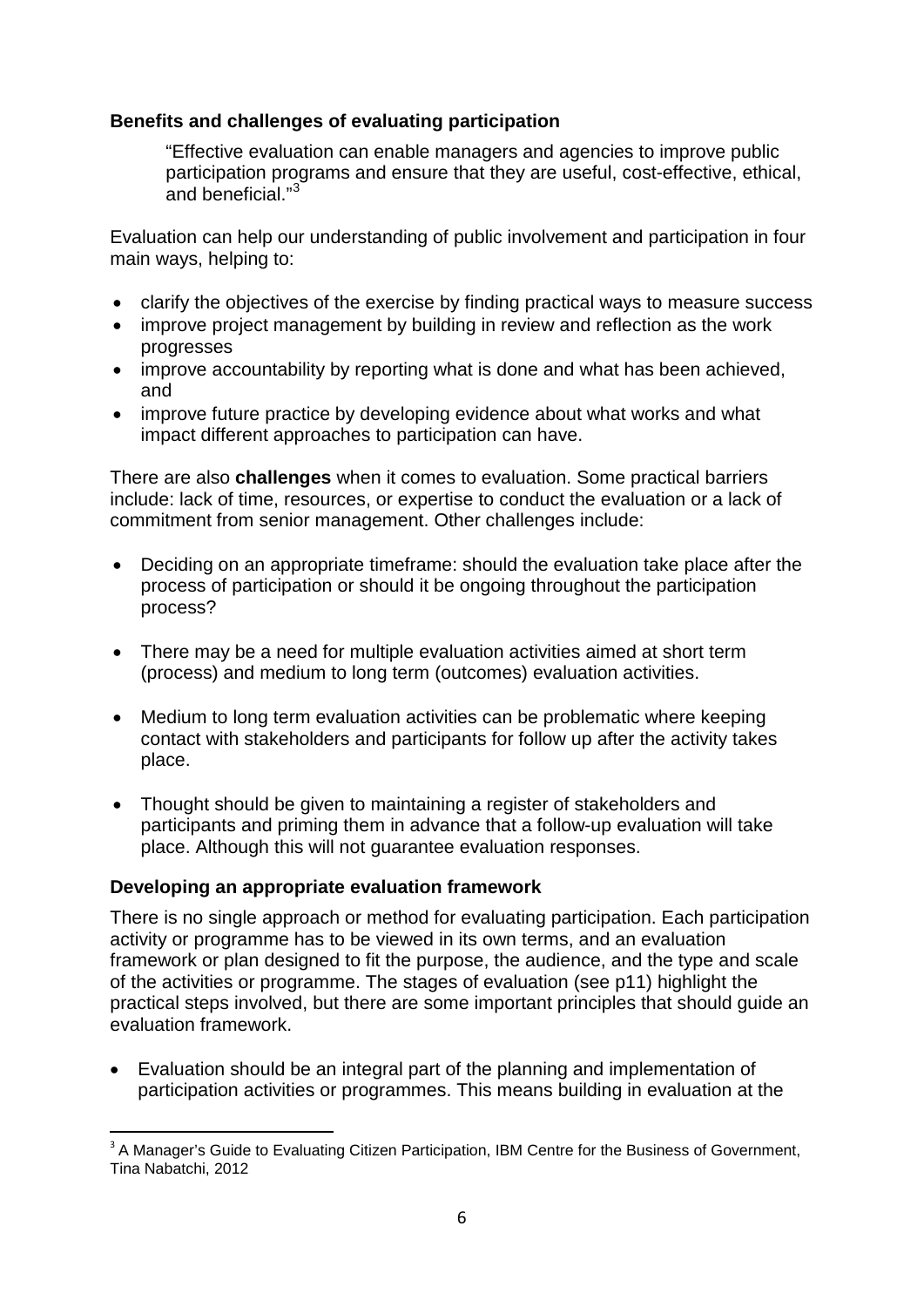start of the project as opposed to evaluation as a separate activity carried out at the end. See section 3 on Logic Models and Evaluation Planning (p18).

- Evaluation should be a structured and planned process based on clear performance criteria, goals and desired outcomes and carried out systematically using appropriate methods, as opposed to relying on assumptions and/or informal feedback.
- Evaluation should, whenever possible, be a participatory activity involving key stakeholders such as professional staff, managers and decision makers, and community participants in a collaborative learning process aimed at improving services. For example: establishing a broader evaluation team; engaging coworkers from a wider stakeholder group to inform the evaluation process such as commenting on survey design and questions.
- Evaluating participation should be considered within its wider context in order to assess the opportunities and risks that might help or limit the evaluation. For example, considering if there are local issues or tensions that might affect public involvement; the community's likely willingness to participate; or whether the activity or programme might unrealistically raise expectations of local change.

#### <span id="page-6-0"></span>**Summary**

Evaluating participation is a complex activity but it provides the fundamental key to ensuring that public involvement and participation activities and programmes:

- a) generate learning and results, and
- b) improve future participation practices.

The next section of the Evaluating Participation Guide introduces some evaluation essentials.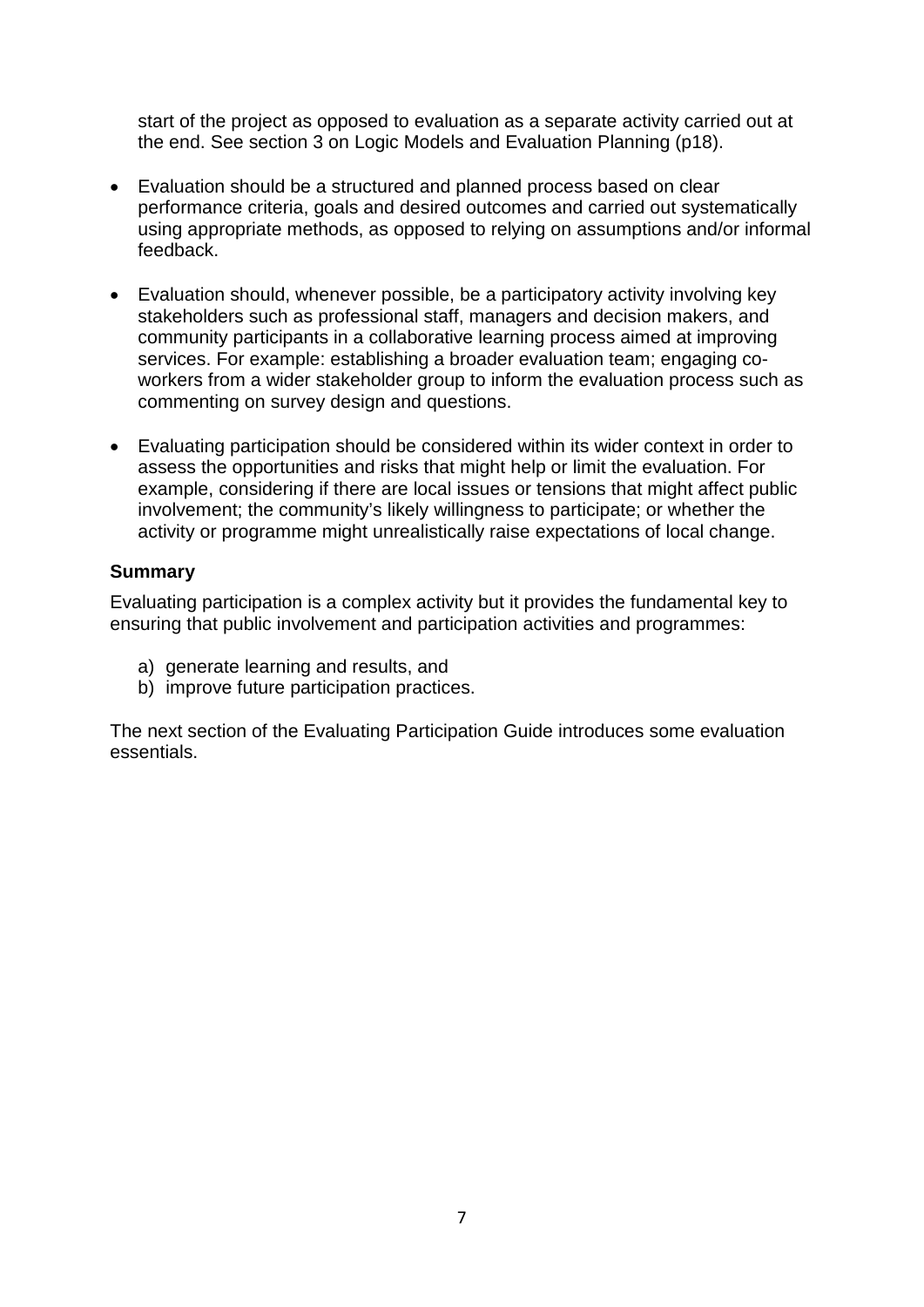# <span id="page-7-0"></span>**Section 2: Evaluation Essentials**

This section covers the nuts and bolts of 'how to do' evaluation. We have highlighted some essential (and generic) aspects of evaluation including:

- explaining some key evaluation terminology
- defining evaluation and exploring evaluation questions
- mapping the stages of an evaluation
- evaluation frameworks for evaluating participation
- exploring who should conduct the evaluation
- discussing a range of evaluation methods, and
- highlighting ethical issues that evaluating participation raises.

#### <span id="page-7-1"></span>**Common evaluation terminology**

First, evaluation is a minefield of different terms which contributes to some of the confusion that people might have about evaluation. As a quick reference, at the start of this section we have defined some key evaluation terms that are used in this guide and are common to other evaluation approaches. The Jargon Buster<sup>[4](#page-7-2)</sup> website, produced by an informal partnership of funders, government departments, regulatory bodies and third sector organisations with the explicit purpose to demystify evaluation, is a useful reference tool. There are also glossaries of evaluation and community engagement in the reference section.

| <b>Evaluation term</b> | <b>Definition</b>                                                                                                                                                                                                                                                                                                           |
|------------------------|-----------------------------------------------------------------------------------------------------------------------------------------------------------------------------------------------------------------------------------------------------------------------------------------------------------------------------|
| <b>Impacts</b>         | Broader or longer-term effects of a project's or organisation's<br>outputs, outcomes and activities. Often, these are effects on<br>people other than the direct users of a project, or on a broader<br>field such as government policy.                                                                                    |
| <b>Inputs</b>          | Human, physical or financial resources used to undertake a<br>project such as costs to the participants or costs to the<br>organisers.                                                                                                                                                                                      |
| <b>Outcomes</b>        | The changes, benefits, learning or other effects that result<br>from what the project or organisation offers or provides.<br>Outcomes are all the things that happen because of the<br>project's or organisation's services, facilities or products.<br>Outcomes can be for individuals, families, or whole<br>communities. |
| <b>Outputs</b>         | Measures of what an activity did such as $-$ how many<br>workshops, interviews, meetings conducted, how many people<br>attended. Outputs are not the benefits or changes you achieve<br>for your participants; they are the interventions you make to<br>bring about those achievements.                                    |

#### **Table 1: Key evaluation terms**

<span id="page-7-2"></span> $^4$  Jargon Buster http://www.jargonbusters.org.uk/  $\overline{\phantom{a}}$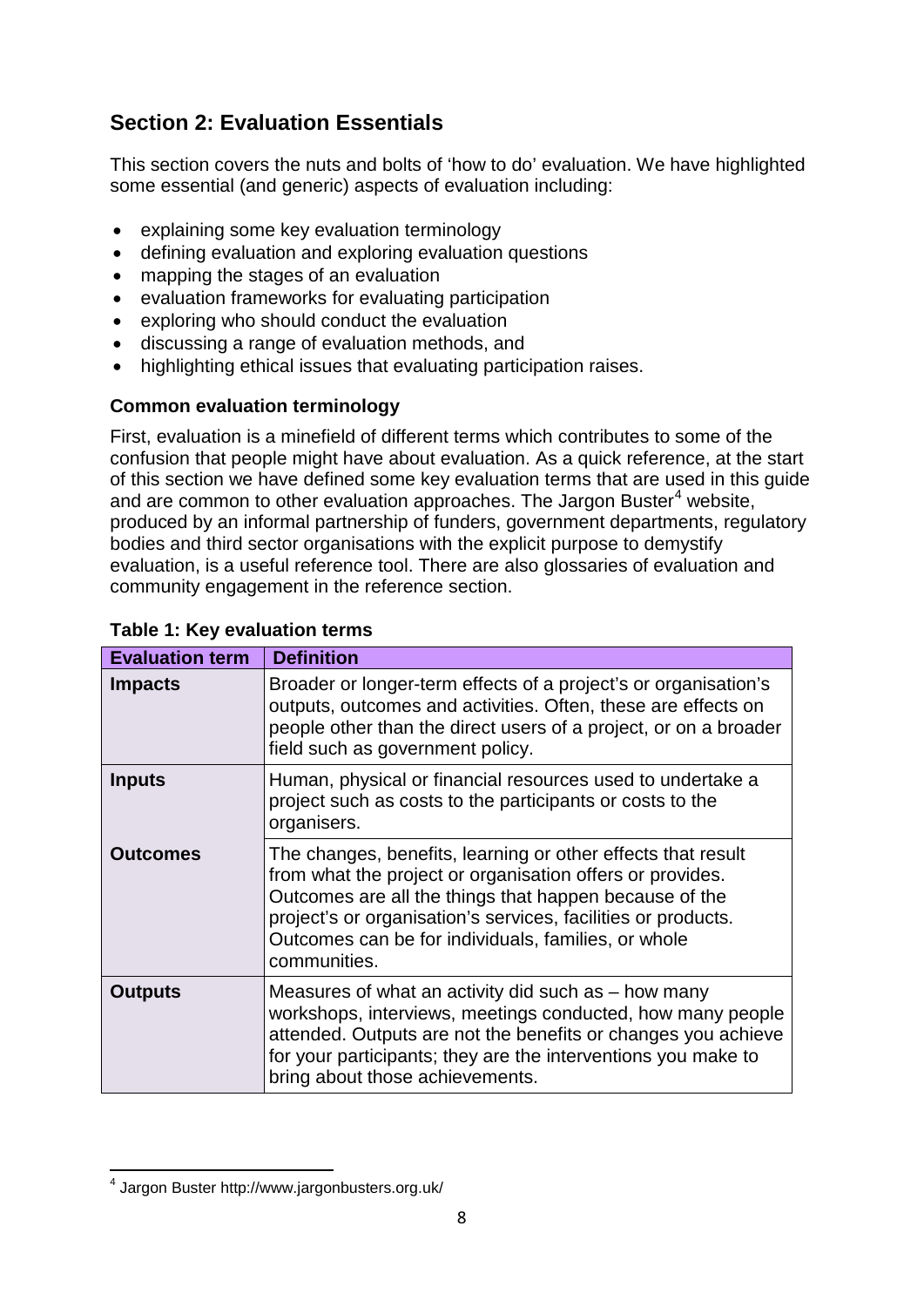| <b>Evaluation term</b>  | <b>Definition</b>                                                                                                                                                                                                                                             |
|-------------------------|---------------------------------------------------------------------------------------------------------------------------------------------------------------------------------------------------------------------------------------------------------------|
| <b>Stakeholders</b>     | Those that feel they have a stake in the issue - either because<br>they may be affected by any decision or be able to affect that<br>decision. Stakeholders may be individuals or organisational<br>representatives.                                          |
| <b>Qualitative data</b> | Information about what you do, achieve or provide that tells<br>you about its nature. This is descriptive information rather than<br>numerical information. Qualitative information should tell us<br>about the worth or quality of the thing being measured. |
| Quantitative<br>data    | Information about what you do, achieve or provide that tells<br>you how many, how long or how often you have done it,<br>achieved it or provided it. This is numerical rather than<br>descriptive information.                                                |

#### <span id="page-8-0"></span>**Defining evaluation**

Evaluation involves using information from monitoring and other evaluation activities to make judgments on the performance of an organisation or project, and to use the findings to inform decision-making and enhance organisational learning. In the context of this Guide this means judging the performance of a public involvement and participation activity in terms of a) the participation processes used – **process evaluation** and b) the results and outcomes – **outcome or impact evaluation**. The following table shows the main features of these two types of evaluation.

| <b>Feature</b>             | <b>Process evaluation</b>                                                                                                                                                                                                                                                                                                              | <b>Impact evaluation</b>                                                                                                                                                                            |
|----------------------------|----------------------------------------------------------------------------------------------------------------------------------------------------------------------------------------------------------------------------------------------------------------------------------------------------------------------------------------|-----------------------------------------------------------------------------------------------------------------------------------------------------------------------------------------------------|
| <b>Definition</b>          | A systematic assessment of how<br>well a participation activity or<br>programme meets its objectives<br>and target audience.                                                                                                                                                                                                           | A systematic assessment of the<br>outcomes, effects, and results<br>(planned and unplanned) of the<br>participation activity or<br>programme.                                                       |
| <b>Purpose</b>             | To better understand the<br>components of the participation<br>activity or programme.                                                                                                                                                                                                                                                  | To determine whether the<br>participation activity or<br>programme achieved the<br>desired outcomes.                                                                                                |
| <b>Key questions</b> What? | What was the planned<br>activity?<br>What happened?<br>-<br>What were the gaps between<br>the plan and the reality?<br>What worked well?<br>$\overline{\phantom{0}}$<br>What were the problems?<br>÷,<br>What was learned?<br>$\overline{\phantom{0}}$<br>What are recommendations<br>for planning future<br>participation activities? | So what?<br>What were the outcomes or<br>results from the participation<br>activity or programme?<br>How do these results<br>$\overline{\phantom{0}}$<br>contribute to improved<br>health services? |

| Table 2: Process and impact evaluation in relation to evaluating participation |  |  |
|--------------------------------------------------------------------------------|--|--|
|--------------------------------------------------------------------------------|--|--|

Based on Nabatchi (2012, p6)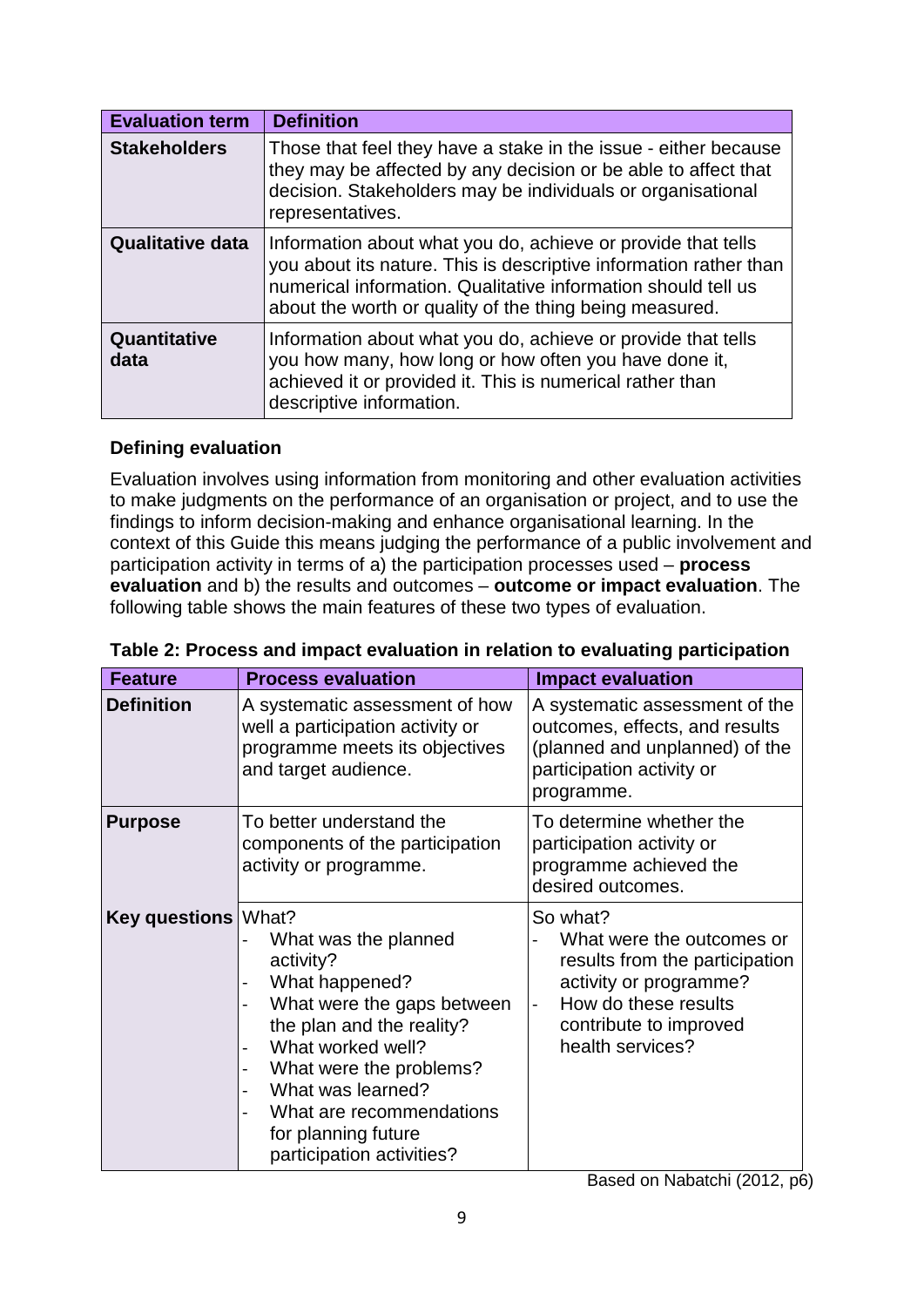In addition, evaluation is also defined in terms of when the main evaluation activities take place. This is known as formative and summative evaluation.

**Formative evaluation** is usually undertaken from the beginning of the project under review and is used to feed into the development of that project. Formative evaluation allows ongoing learning and adaptation in response to interim findings, rather than having to wait until the end of a project to discover something should have been done differently. A formative evaluation, then, would examine the progress of participation against the project objectives and identify unexpected barriers or outcomes as part of a continuous improvement cycle. The benefits of formative evaluation would include improving the participation process as the project progresses as well as receiving feedback from participants while it is fresh in their minds. It is also easier to collect data, so long as this is planned for. A potential downside is that sometimes a clear picture does not emerge on what is working well and what is not as the project is not complete.

**Summative evaluation** is usually undertaken at the end of the project under review and provides an overview of the entire process. Summative evaluations tend to focus on how successful an activity was and whether it met its objectives in terms of both process and outcomes. The advantages of summative evaluation are that it can stop people from repeating initiatives which have not been successful, and it can uncover information which supports people to build on projects or programmes which have been successful. A potential downside to summative evaluation is that too much time may have elapsed between the participation activities and the evaluation. This may make it difficult to contact participants for their views or those that are contacted may not recollect everything you need to know.

#### <span id="page-9-0"></span>**Evaluation questions**

Evaluation essentially involves asking questions, and there are three key questions that evaluating participation will be concerned with:

#### **What did we do?**

- What were the objectives?
- What methods were used?
- How many people did we reach and how diverse a population were they?

#### **How well did we do it? (process)**

- Were the objectives met?
- What worked well and not so well?
- Were the methods and techniques appropriate?
- What could be improved?

#### **What impact did it have? (outcomes)**

- Did it achieve intended outcomes?
- What was the impact on services or people whether as patients, carers, communities of interest or geography, service users; or staff?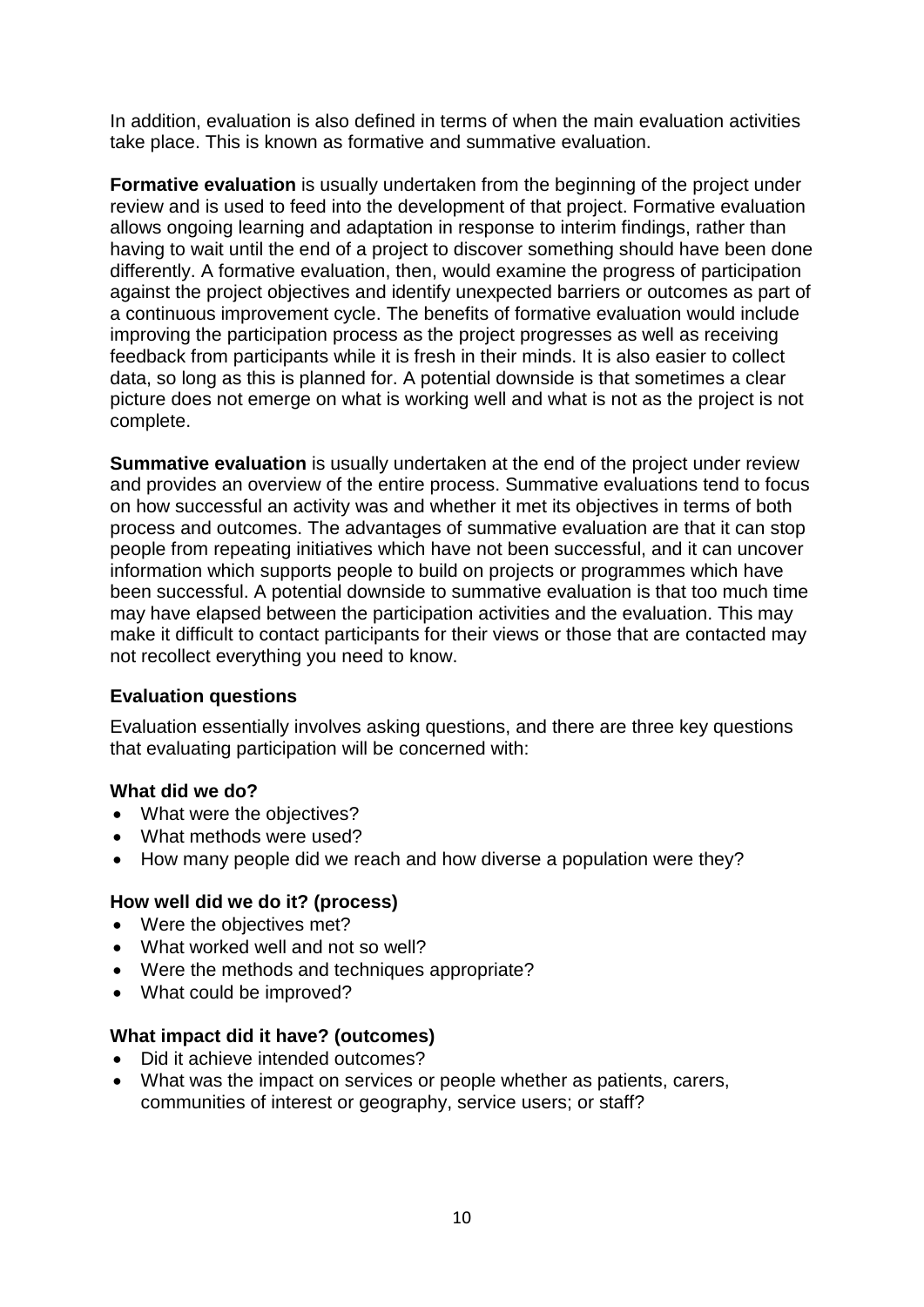How you ask these questions will depend on the evaluation method that you decide is most appropriate. For example, there are different ways to ask the question – How well did we do it?

- you may use an **open question** during an interview or focus group and simply let the interviewee or group determine the feedback that they wish to give; or
- you may use a **rating scale** in a survey or questionnaire asking respondents to score particular aspects of their participation; or
- you may use **pictures and/or symbols** as a tool to facilitate communication and gain insights into particular aspects of participation.

Different methods for evaluation are explored in a later section (p14).

#### <span id="page-10-0"></span>**Evaluation stages**

There are three key stages to most evaluation projects:

- 1. **Developing an evaluation framework and data collection tools** this is the evaluation planning stage and is the key to a good evaluation. Evaluation frameworks are discussed in more detail in the next section.
- 2. **Collecting and analysing data** this is the practical stage of 'doing' the evaluation. A range of evaluation methods are highlighted in this section and the Toolkit includes some useful templates that can be adapted to suit your purpose.
- 3. **Reporting, sharing and responding to results** this is the final stage where findings can be shared or fed back to stakeholders and where there is high potential for learning.

These three broad stages are explained in more detail in Nabatchi (p17) and are summarised in Table 3.

The **scale and scope** of these evaluation activities will vary according to the scale and scope of the participation under review, and should reflect the purpose, audience, scale and significance of the participation activity<sup>[5](#page-10-1)</sup>. This can range from a simple feedback form with a few questions to a longer evaluation process using a multi-method approach. As a rule of thumb, an evaluation should take no more than around 5-10% of project resources in terms of time or budget. The World Health Organisation (WHO) advises 10% of project should be devoted to evaluation<sup>[6](#page-10-2)</sup>.

<span id="page-10-1"></span><sup>&</sup>lt;sup>5</sup>The Queensland Government Department of Communities, 2011, Engaging Queenslanders -Evaluating community engagement<br>
<sup>6</sup> WHO EUROPE. 1997. Health Promotion Evaluation: Recommendations to Policymakers. -

<span id="page-10-2"></span>Copenhagen: WHO Regional Office for Europe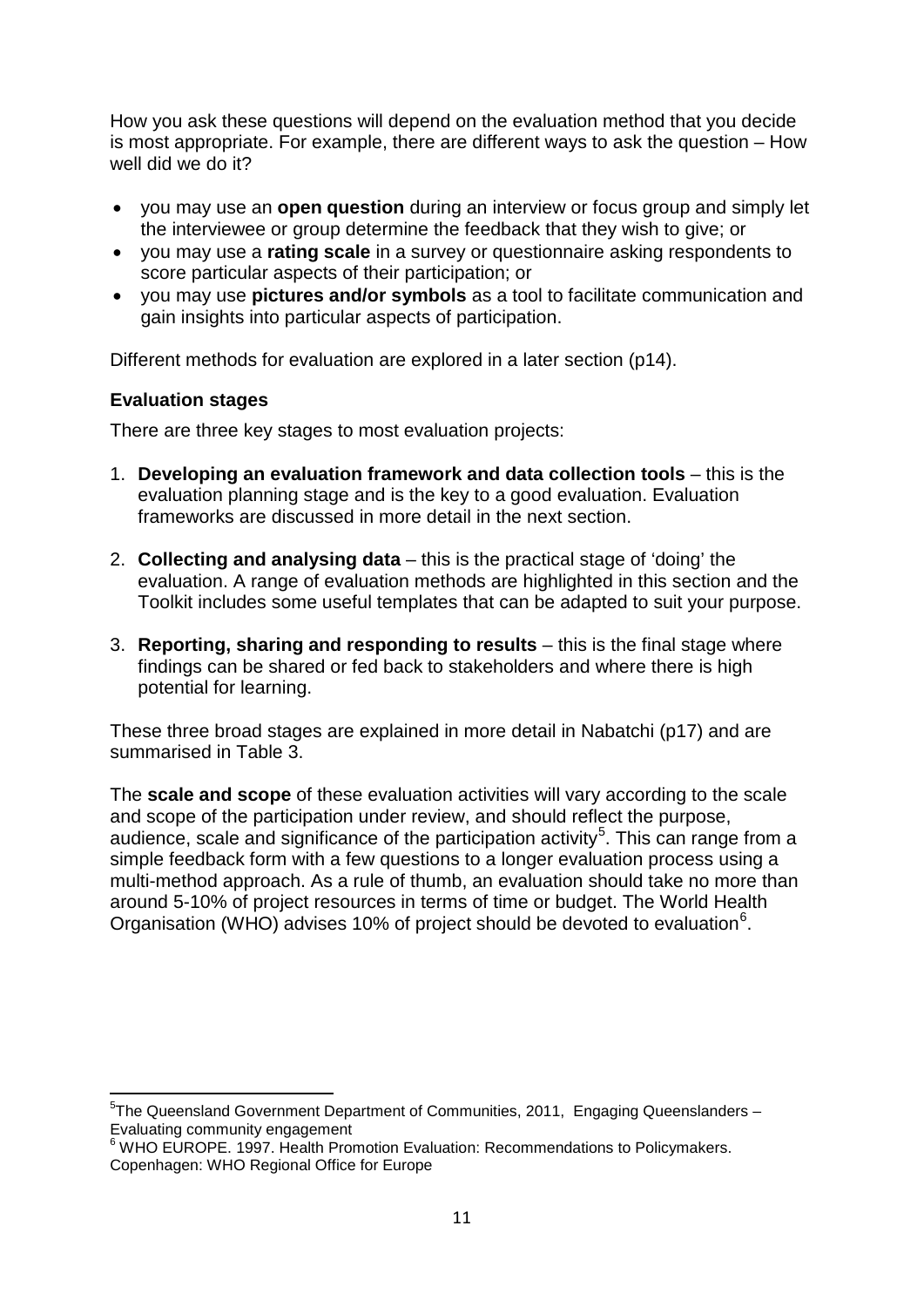|                                                                                                                                                                                                                                                                                                                                                                                  | Stage 1: Developing an evaluation framework and data collection tools                                                                                                                                                                                                                                                                                                                                                                                                                                                                                                                                                                                                                                                                                                                                                                                                                                                                                     |
|----------------------------------------------------------------------------------------------------------------------------------------------------------------------------------------------------------------------------------------------------------------------------------------------------------------------------------------------------------------------------------|-----------------------------------------------------------------------------------------------------------------------------------------------------------------------------------------------------------------------------------------------------------------------------------------------------------------------------------------------------------------------------------------------------------------------------------------------------------------------------------------------------------------------------------------------------------------------------------------------------------------------------------------------------------------------------------------------------------------------------------------------------------------------------------------------------------------------------------------------------------------------------------------------------------------------------------------------------------|
| <b>Pre-Design Planning and</b><br><b>Preparation:</b><br>Determine goals and<br>objectives for the<br>evaluation<br>Decide about issues of<br>timing and expense<br>Select an evaluator(s)<br>Identify the audience(s) for<br>the evaluation                                                                                                                                     | Planning is the key to a good evaluation. Planning the<br>goals and objectives for the evaluation should relate<br>to the participation project or action that is the focus<br>for the evaluation. This is also where it is important to<br>set the boundary of the evaluation including overall<br>time scale and budget. Decisions made at the start of<br>the evaluation will guide future decisions about what<br>data to collect, how best to collect it, and will also<br>determine how best to report on the results. Also have<br>a look at the section below on who should conduct the<br>evaluation.                                                                                                                                                                                                                                                                                                                                            |
| <b>Evaluation Design:</b><br>Determine focus of the<br>evaluation in light of overall<br>program design and<br>operation<br>Develop appropriate<br>questions and measurable<br>performance indicators<br>based on program goals<br>and objectives<br>Determine the appropriate<br>evaluation design strategy<br>Determine how to collect<br>data based on needs/<br>availability | A second level of planning involves designing the<br>evaluation in a way that generates the desired and<br>necessary information, but is also consistent with<br>financial and time constraints of the project. Designing<br>an evaluation strategy means deciding the type of<br>data you want to generate: quantitative, qualitative or<br>a mix of each, and the approach you will use to collect<br>it. For example, questionnaires are good for<br>generating quantitative information whereas focus<br>groups are more likely to generate rich qualitative<br>information. Planning the questions that you will use<br>to gather this information becomes a priority. In the<br>Toolkit section you will find a questions bank and<br>sample survey template. Once you have designed<br>your evaluation tools and questions try them out on a<br>few people to check that the questions are clear and<br>that they mean what you want them to mean. |
| <b>Stage 2: Collecting and analysing data</b>                                                                                                                                                                                                                                                                                                                                    |                                                                                                                                                                                                                                                                                                                                                                                                                                                                                                                                                                                                                                                                                                                                                                                                                                                                                                                                                           |
| <b>Evaluation Implementation:</b><br>Take steps necessary to<br>collect high-quality data<br>Conduct data entry or<br>otherwise store data for<br>analysis                                                                                                                                                                                                                       | This is the 'doing' stage of the evaluation. Data should<br>be collected systematically using the methods<br>identified during the planning stage. It is important to<br>be aware of the type of data that you are likely to<br>generate and to think ahead about how you are going<br>to record and store the data. Most often evaluations<br>generate huge amounts of data, so planning at the<br>start will help ensure that what you collect is relevant<br>and useful. This is also the stage where you need to<br>pay attention to ethical issues - see section below.                                                                                                                                                                                                                                                                                                                                                                              |
| <b>Data Analysis and</b><br>Interpretation:<br>Conduct analysis of data<br>and interpret results in a<br>way that is appropriate for<br>the overall evaluation<br>design                                                                                                                                                                                                         | This is the exciting stage of an evaluation where you<br>get to make sense of what the results show. It can<br>also be a tricky stage as different people will 'see'<br>different meanings in the results depending on their<br>perspective. It is a good idea to get different views on<br>the data to check that there is a balanced summary.<br>For example: involve a reference or steering group;                                                                                                                                                                                                                                                                                                                                                                                                                                                                                                                                                    |

#### **Table 3: Evaluation stages - important things to think about** ÷.

۳

t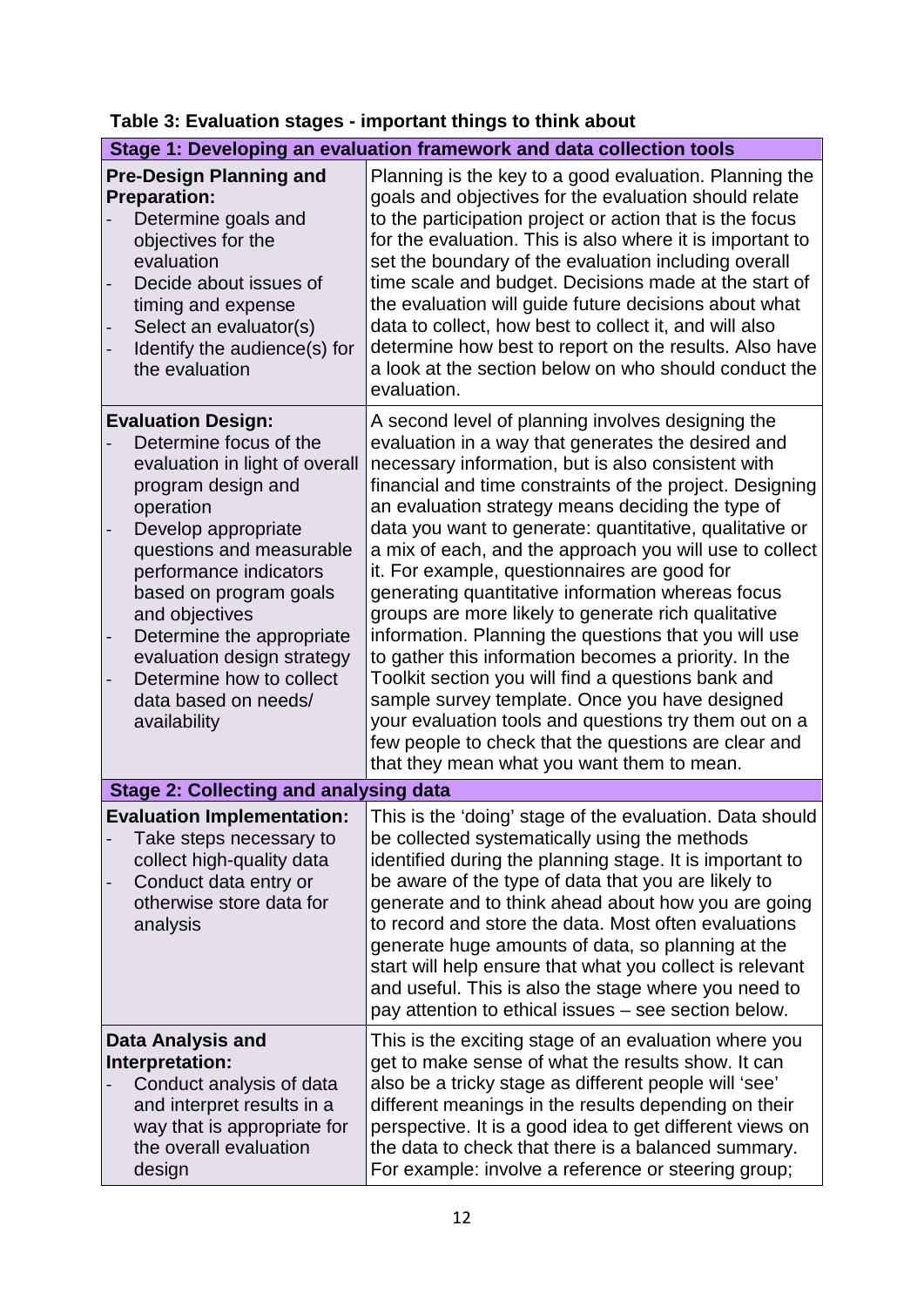|                                                                                                                                                                                                                                       | ask a range of different people to proof the results for<br>meaning and interpretation; and/or involve a group of<br>participants as co-researchers. These measures will<br>add strength and authenticity to your findings.                                                                                                                                                                                                                      |  |
|---------------------------------------------------------------------------------------------------------------------------------------------------------------------------------------------------------------------------------------|--------------------------------------------------------------------------------------------------------------------------------------------------------------------------------------------------------------------------------------------------------------------------------------------------------------------------------------------------------------------------------------------------------------------------------------------------|--|
| Stage 3: Reporting, sharing and responding to results                                                                                                                                                                                 |                                                                                                                                                                                                                                                                                                                                                                                                                                                  |  |
| <b>Writing and Distributing</b><br><b>Results:</b><br>Decide what results need<br>to be communicated<br>Determine best methods<br>for communicating results<br>Prepare results in<br>appropriate format<br><b>Disseminate results</b> | It is good practice to write up an evaluation project in<br>full so that others can see the robustness behind your<br>results. For sharing your results you should think<br>about the different stakeholders and their needs and<br>interests – you may need to produce a number of<br>different versions of your results for these different<br>audiences, such as shorter executive summaries or<br>holding community events for stakeholders. |  |

Based on Nabatchi (2012) Who should conduct the evaluation?

There are three options available for deciding who should conduct an evaluation. Deciding which option will depend on a number of factors including: the purpose of the evaluation, the resources available (including financial, personnel, skills and expertise), the time available and scope of the project.

**Internal evaluations** involve people from within an organisation or participation project which may include staff or other stakeholders such as lay personnel or project participants themselves. The evaluation may involve a single staff member or a small evaluation team is formed. Either way it is important to clarify the remit for the internal evaluator.

**External evaluations** are conducted from outside of the organisation or participation project and may include, for example, a specialist evaluation organisation or research consultancy. Here the remit and responsibility is defined in an evaluation project brief and most often a tender process is used to enable a good match between an external evaluator and the specific evaluation project. In this option there is still a need for an internal contact to project manage the evaluation project and to ensure that good connections are maintained between the external evaluator and the project. Evaluation Support Scotland<sup>[7](#page-12-0)</sup> provides further guidance on choosing an external evaluator.

**A combination or internal/external evaluation approach** involves an external evaluation expert working with staff and/or an internal evaluation team to develop an evaluation framework and evaluation materials and/or to collect data. The external evaluator may be contracted to this role or may be involved as a peer-reviewer, from another part of the organisation, to professionally support the project. This collaborative approach is likely to have the added benefit of developing internal evaluation skills and expertise or capacity building. The evaluation process is most often guided by a steering or reference group.

<span id="page-12-0"></span> $7$  Evaluation Support Scotland http://www.evaluationsupportscotland.org.uk/resources/using-externalconsultants/ -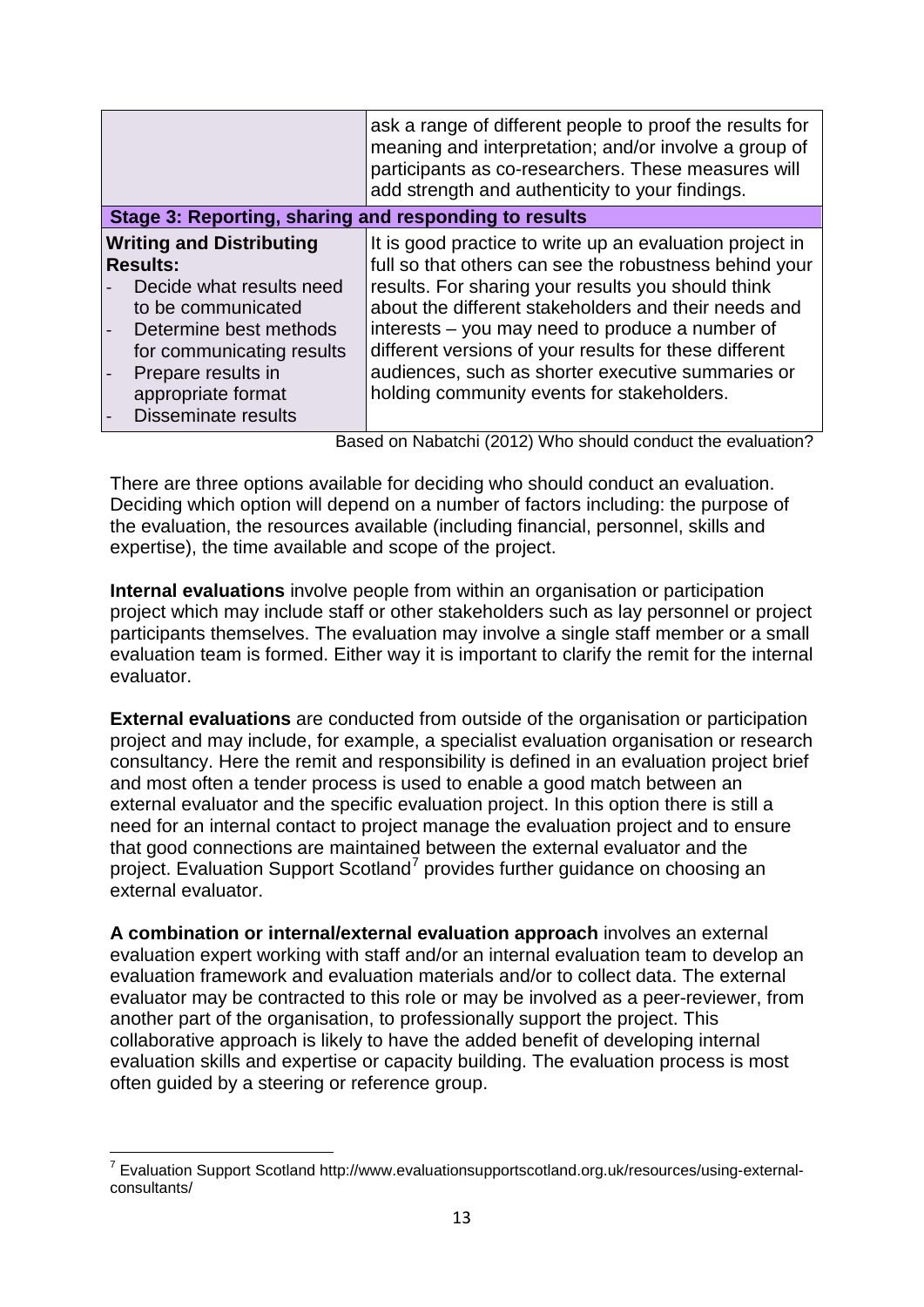| <b>Evaluation approach</b>                                                                                                                                                                              | <b>Advantages</b>                                                                                                                                                        | <b>Disadvantages</b>                                                                                                                                                                       |
|---------------------------------------------------------------------------------------------------------------------------------------------------------------------------------------------------------|--------------------------------------------------------------------------------------------------------------------------------------------------------------------------|--------------------------------------------------------------------------------------------------------------------------------------------------------------------------------------------|
| Internal evaluation is<br>more appropriate for:<br>formative evaluation<br>small-scale activities<br>self evaluation                                                                                    | May increase:<br>willingness to participate<br>$\ddot{}$<br>usefulness and uptake of<br>$\ddot{}$<br>evaluation results<br>opportunities for learning<br>$+$             | May be biased by the<br>evaluator's<br>experiences with the<br>activity or desire to<br>demonstrate certain<br>results<br>Staff may lack the<br>relevant evaluation<br>and research skills |
| <b>External evaluation is</b><br>more appropriate:<br>for larger-scale activities<br>if there is a significant<br>evaluation research<br>component<br>where evaluation skills<br>are lacking internally | May:<br>bring in more relevant<br>$\ddot{}$<br>research expertise<br>provide a more objective<br>$+$<br>evaluation<br>improve the credibility of<br>$\pm$<br>the results | More expensive<br>Less control over<br>process<br><b>External evaluators</b><br>may not properly<br>understand the<br>context of the<br>program or the needs<br>of the audience            |

#### **Table 4: Advantages and disadvantages of different evaluation approaches**

Based on Engaging Queenslanders – Evaluating community engagement (2011)

#### **Different evaluation methods**

Deciding which evaluation method to use is very important and somewhat confusing given the range of choices available. Generally evaluation involves a combination of **quantitative** and **qualitative** techniques or methods. Individual methods can also combine quantitative and qualitative such as questionnaires where free text questions can complement multiple choice questions and/or rating scales. In addition, **participative** methods provide alternative ways to engage with participants and are particularly relevant for evaluating participation and the inclusion of a wide range of participants.

The evaluation method(s) that you choose will depend on a number of factors: the evaluation purpose, the scale of the evaluation, the time frame available, and the resources available. Below are descriptions of the pros and cons of different evaluation methods. This is not an exhaustive list as there are many more options available. For example many of the tools highlighted in the Scottish Health Council's Participation Toolkit can also be used for evaluation.

**Quantitative methods** collect data that is expressed and analysed in the form of numbers. It involves collecting numbers and statistical analysis and is about measurement and judgement. Examples of quantitative methods are surveys and questionnaires.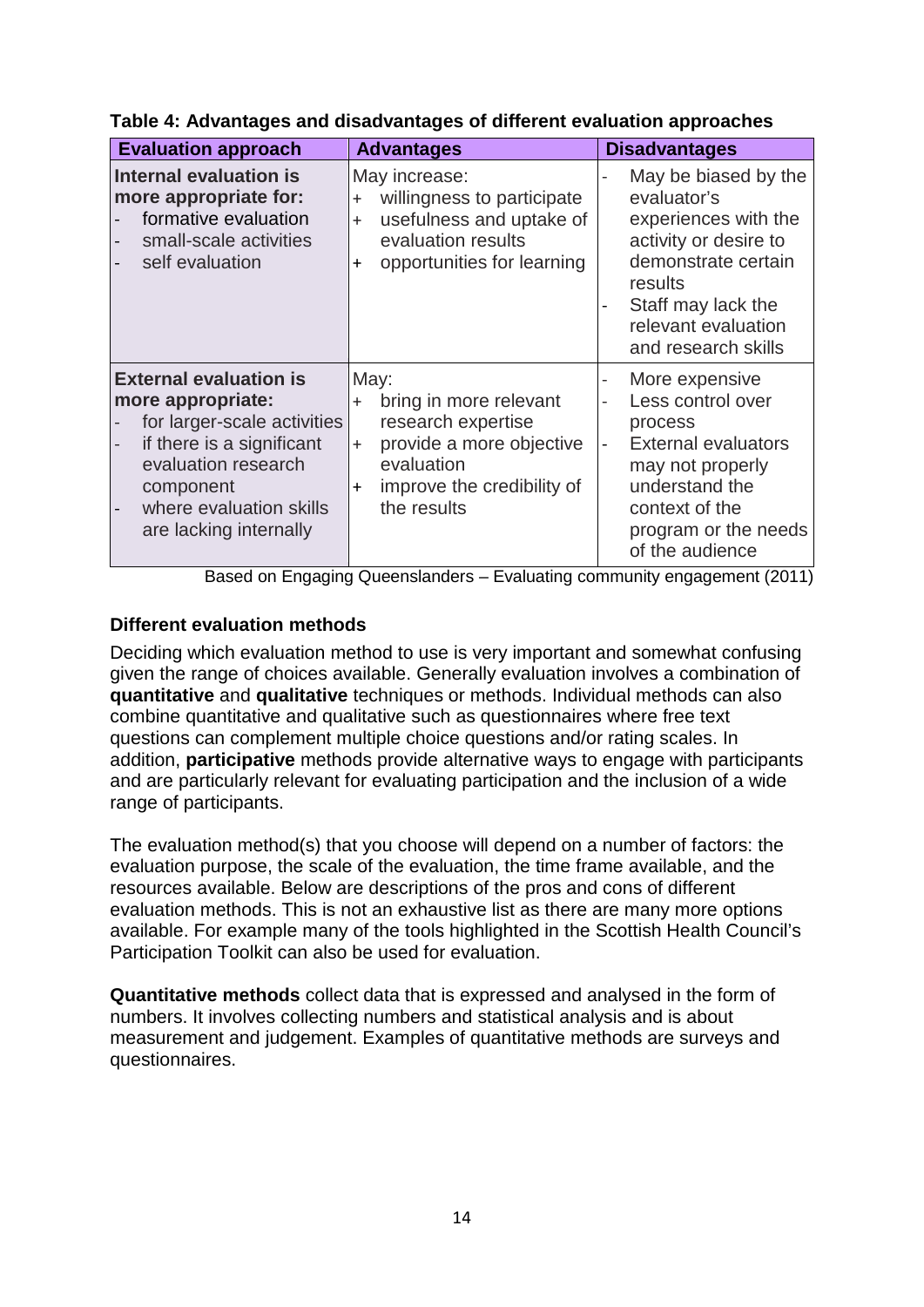| Table 5: Example quantitative evaluation method |  |
|-------------------------------------------------|--|
|-------------------------------------------------|--|

| <b>Evaluation method</b>                                                                                                                                                                                                                                                                                                                                                                                                                 | <b>Pros and cons</b>                                                                                                                                                                                                                                                                    |
|------------------------------------------------------------------------------------------------------------------------------------------------------------------------------------------------------------------------------------------------------------------------------------------------------------------------------------------------------------------------------------------------------------------------------------------|-----------------------------------------------------------------------------------------------------------------------------------------------------------------------------------------------------------------------------------------------------------------------------------------|
| <b>Surveys</b> are used to gather views and<br>comments from a sample of local<br>people or service users on a range of<br>issues. You can use surveys to find<br>out what people think about a<br>particular service, including proposed<br>changes, and how services can be<br>improved. A questionnaire-based<br>survey can be used in a variety of<br>formats, for example postal, online,<br>face-to-face and telephone interviews. | Information can be collected from a large<br>$\ddot{}$<br>group of people<br>A representative sample of the population<br>may be reached<br>All respondents are asked the same<br>$+$<br>questions<br>Postal and online questionnaires can be<br>$+$<br>completed in peoples' own time  |
|                                                                                                                                                                                                                                                                                                                                                                                                                                          | Using postal or online questionnaire,<br>there is no opportunity to clarify what a<br>question means<br>Postal or online questionnaires usually<br>$\qquad \qquad \blacksquare$<br>have a low response rate<br>There is a risk of excluding people with<br>language and literacy issues |

Based on Scottish Health Council Participation Toolkit (March 2012)

**Qualitative methods** collect data that is expressed and analysed in the form of words. It involves gathering data from what people say and feel, and what is observed and deduced, and provides for description and interpretation. Examples of qualitative methods are interviews and focus groups.

#### **Table 6: Example qualitative evaluation method**

| <b>Evaluation method</b>                                                                                                                                                                                                                                                                                                                                                                                                                                                                                                                                                                                                    | <b>Pros and cons</b>                                                                                                                                                                                                                                                                                     |
|-----------------------------------------------------------------------------------------------------------------------------------------------------------------------------------------------------------------------------------------------------------------------------------------------------------------------------------------------------------------------------------------------------------------------------------------------------------------------------------------------------------------------------------------------------------------------------------------------------------------------------|----------------------------------------------------------------------------------------------------------------------------------------------------------------------------------------------------------------------------------------------------------------------------------------------------------|
| <b>Focus groups</b> are, essentially,<br>interviews, but involving six to ten<br>people at the same time. Focus<br>groups can help you discover what<br>people really think and feel about any<br>aspect of what you do, generate ideas<br>for new services and help you gauge<br>reactions to any planned changes in<br>services. They are perfect for helping<br>you provide equitable services<br>because they can reveal the diversity<br>and range of views among your client<br>groups, help to find what 'seldom<br>heard' groups think and give a voice<br>to people who don't usually participate<br>or get heard. | This is an efficient way of obtaining a<br>$+$<br>great deal of information<br>Participants can explore ideas and views<br>$+$<br>in depth<br>Groups whose views are not normally<br>$+$<br>heard can be targeted<br>The interaction between the group can<br>$+$<br>lead to interesting themes emerging |
|                                                                                                                                                                                                                                                                                                                                                                                                                                                                                                                                                                                                                             | Participants may feel that they need either<br>to conform to the wider group view or to<br>give positive comments to staff if they are<br>present<br>There should also be a one-to-one option<br>for people who do not wish to speak in<br>front of the whole group                                      |

Based on Scottish Health Council Participation Toolkit (March 2012)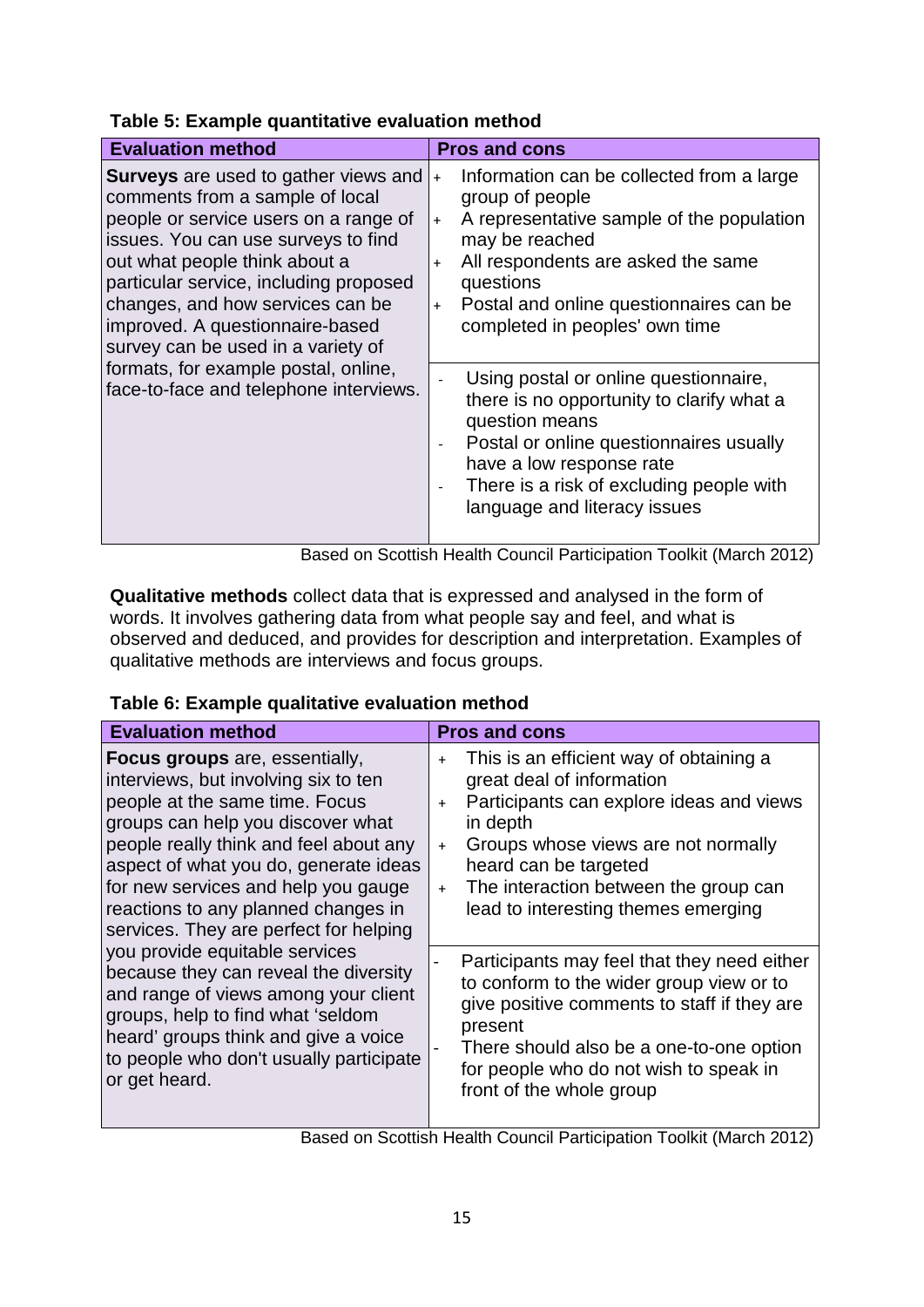**Participative methods** also gather qualitative data but do so in ways that enable participants to express their views more freely and are more inclusive. For example, if there are problems with language and communication. Examples of participatory methods are World Café and Talking Mats.

| <b>Evaluation method</b>                                                                                                                                                                                                                                                                   | <b>Pros and cons</b>                                                                                                                                                                                                                                                                                           |
|--------------------------------------------------------------------------------------------------------------------------------------------------------------------------------------------------------------------------------------------------------------------------------------------|----------------------------------------------------------------------------------------------------------------------------------------------------------------------------------------------------------------------------------------------------------------------------------------------------------------|
| <b>World Café</b> is about making<br>conversations work. It promotes<br>discussion and helps to generate<br>ideas and solutions on challenging<br>issues. Can be used as a stand-alone<br>event or as part of a larger<br>conference. Using World Café<br>encourages people to converse in | The tool works best with a mix of people<br>$+$<br>bringing different ideas and experiences<br>This tool is a good way to bring people<br>$+$<br>from different backgrounds together to<br>think about a complex issue and to find<br>imaginative ways forward<br>Well facilitated, this makes work fun<br>$+$ |
| small groups. It allows people to<br>speak or simply to listen. The<br>conversations of several groups are<br>linked and this helps to identify<br>common themes and bring about new<br>insights.                                                                                          | Facilitators need to be experienced<br>If feedback is not analysed immediately<br>after the event, you will risk losing some of<br>the emerging themes and imaginative<br>solutions                                                                                                                            |

**Table 7: Example participatory evaluation method**

Based on Scottish Health Council Participation Toolkit (March 2012)

## <span id="page-15-0"></span>**Ethical considerations**

Most evaluations do not require ethical approval from an ethics committee, but if you are unsure then it is worth checking this with local NHS Boards. Even if you do not require formal ethics approval it is important to remember that if you are conducting work with patients, staff and/or the public then an ethical approach is good evaluation practice. Here are some specific areas that you will need to address in any evaluation. Further information can be found in the Scottish Health Council Participation Toolkit<sup>[8](#page-15-1)</sup> and an ethical checklist has also been included in the Toolkit section.

**Confidentiality** – the identity of participants should be protected at all times. There are a number of techniques used to achieve this for example: allocating a pseudonym to a case study; using general terms to reflect collective comments such as: community participants' comments. However, confidentiality needs careful consideration especially in small evaluation projects where the identity of individuals is much harder to protect.

**Informed consent** – participants in evaluation projects should feel that they are contributing freely and that they can change their mind at any time. This is generally achieved through 'informed consent'. It is the responsibility of the evaluation project to provide clear information about what's involved and what will be required of participants. For example, a project information sheet should explain the amount of

 $\overline{\phantom{a}}$ 

<span id="page-15-1"></span><sup>8</sup> Scottish Health Council Participation Toolkit

http://www.scottishhealthcouncil.org/patient\_\_public\_participation/participation\_toolkit/covering\_ethical \_issues.aspx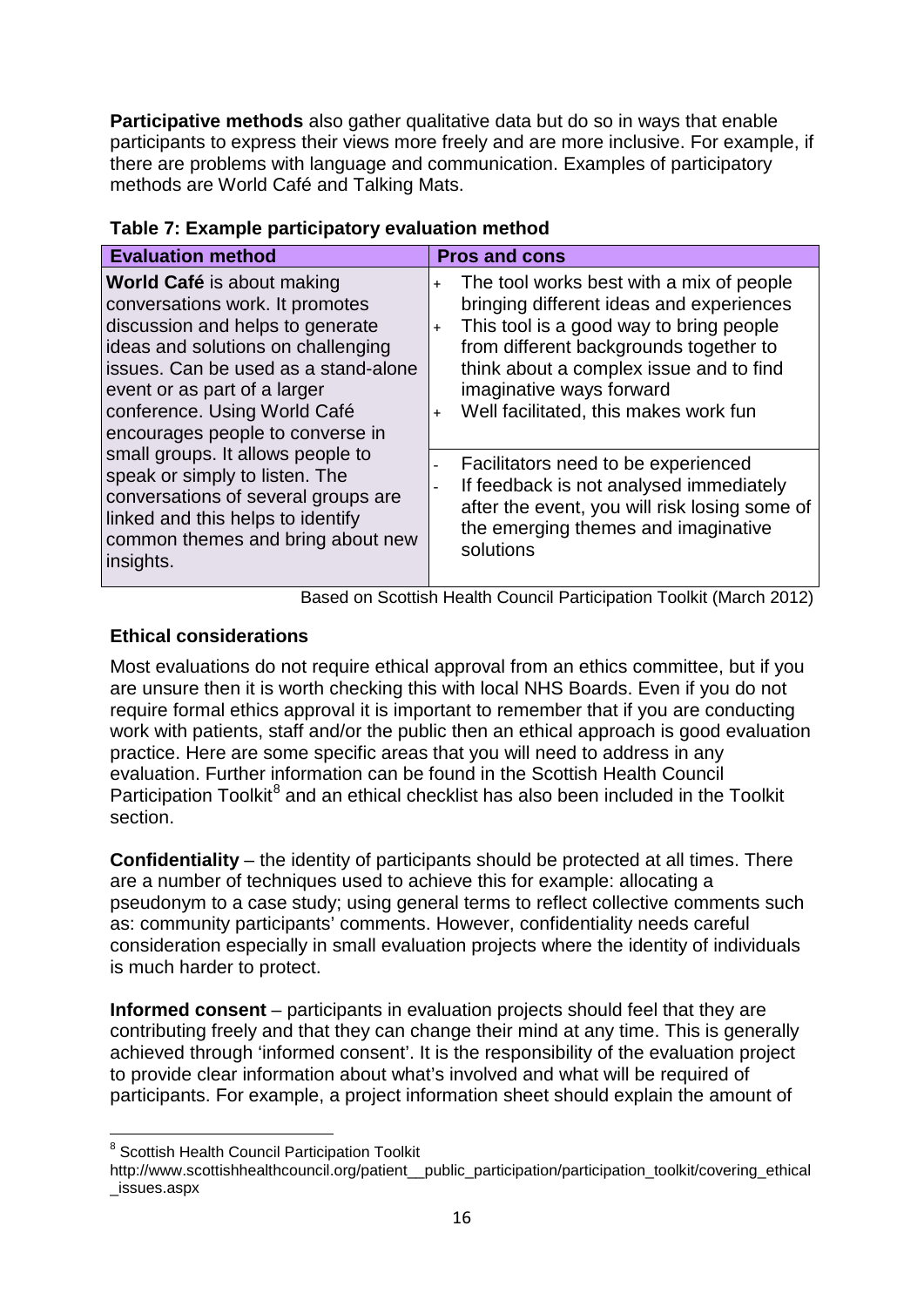time involved, the timetable of the evaluation, and how participant comments will be used. In some evaluation projects participants may be asked for signed consent. For example, if there is observation or any video recording.

**Data protection** – Evaluations are generally concerned with collecting the what, how and why type of information with less need for knowing who said what. Nevertheless, it is a legal requirement that any personal data collected is kept securely and evaluation projects need to work within the requirements of the Data Protection Act 1998 and any procedures set locally by individual NHS Boards. A general rule of thumb is to only collect personal information where it is essential to evaluation purposes.

Feedback to participants at the end is generally considered good practice and may encourage them to participate in future evaluations.

#### <span id="page-16-0"></span>**Using evaluation findings to drive improvement**

A final and important consideration for an evaluation is how the findings are used to learn and improve practice. Evaluation does not end with the completion of a report, but provides a link to designing future participation activities. Follow-up activities include:

- **Sharing and disseminating** the results with key stakeholders, for example through an event, or further consultation to test out implementation plans. It is important to inform those most affected by changes as a result of the participation activity.
- **Holding a review meeting** to identify a future action plan it is important to review the findings at different levels to generate positive support for future change, include for example policy and decision makers, managers and staff, local stakeholders and the public as appropriate.
- **Creating an implementation plan** to ensure that learning and results are acted upon.

A template for helping you to plan the use of evaluation findings is included in the Toolkit.

## <span id="page-16-1"></span>**Summary**

At the end of this section you should have a general awareness and understanding of some essential (and generic) aspects of evaluation including:

- knowing some key evaluation terminology
- better understanding of evaluation and evaluation questions
- awareness of the stages of an evaluation and who should conduct it
- knowing a range of evaluation methods, and
- awareness of ethical issues that evaluating participation raises.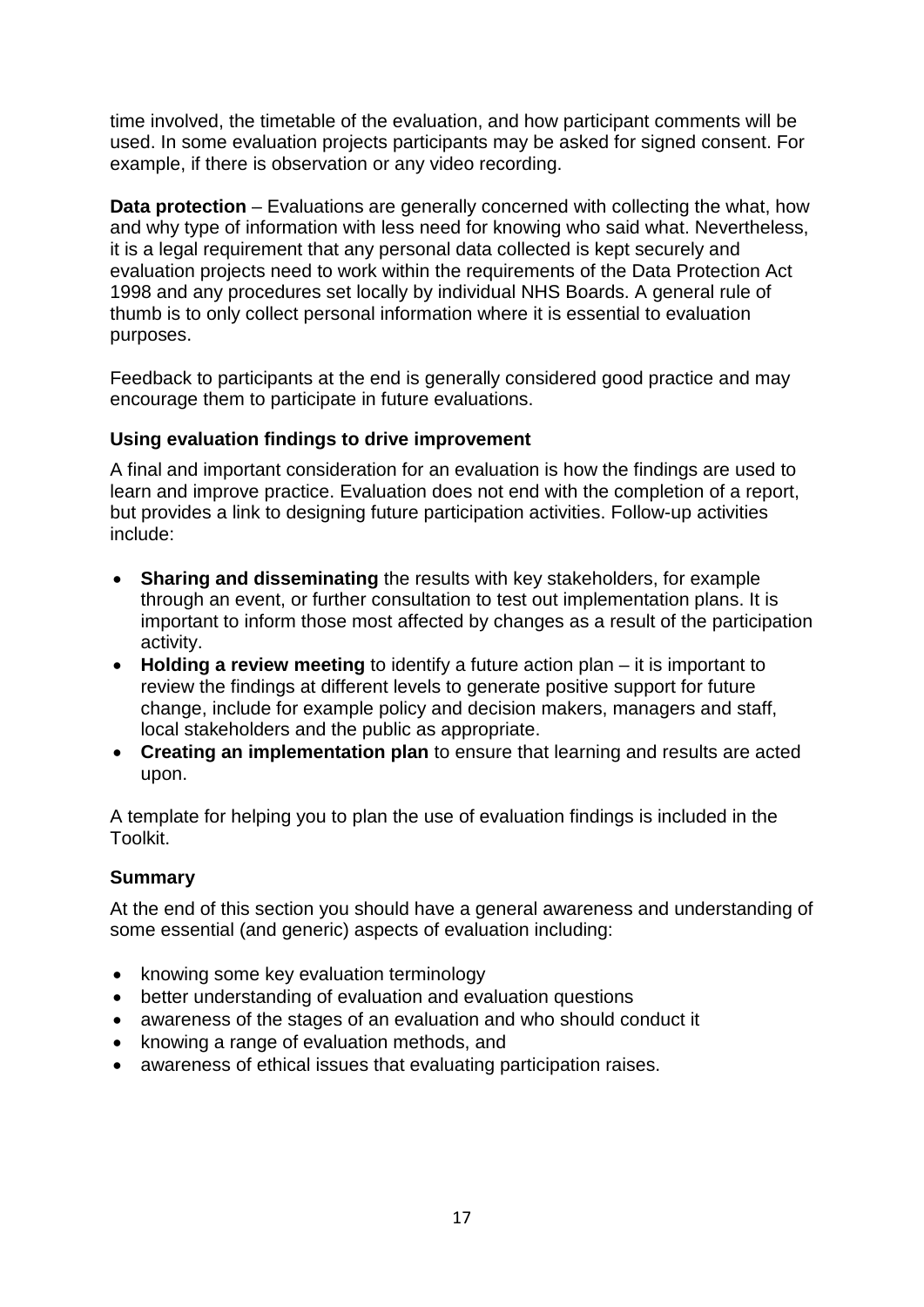# <span id="page-17-0"></span>**Section 3: Evaluation Frameworks and Logic Models**

This section builds on the previous sections. It introduces logic models and how evaluation forms an integral part of this approach to planning and evaluation. The section also highlights two existing models that are relevant to community engagement and participation.

#### <span id="page-17-1"></span>**Logic models**

Logic models are becoming increasingly recognised as a useful way to map out and relate programme inputs and activities with desired outcomes and impact. Programme logic can be defined as 'a description about how a programme is meant to work characterised by 'if, then' connections between inputs, activities and outcomes'<sup>[9](#page-17-2)</sup>. In this context, evaluation is a key tool for assessing these connections and for planning the collection of good evaluation data. Logic models have a number of benefits:

- They recognise that achieving outcomes is likely to cover longer time spans short, medium and long term.
- Evaluation can be more focused in line with these different time spans.
- Each element of the model gives rise to evaluation questions both process and outcome questions.
- The model provides a map to review the process, activities and outcomes based on what happens in reality and what is learned through evaluation.

It is a good idea to see a logic model as a work in progress and not spend too long trying to get it 'right'. The discussions that contributed to its production will be valuable in creating greater ownership and understanding about what is going on. It is more important to be getting on with the activity, but what you do have is a map or reference point to go back to for checking progress and for making adjustments. Another important aspect to be aware of is that the logic model presents a linear sequence, whereas planning and evaluation processes tend to be cyclical. You may need to be flexible and move around between the different elements as your project develops, for example to re-plan participation activities if you find that they are competing with another community consultation.

Logic models also highlight factors that influence how or if the desired change or outcomes are achieved: the **assumptions** that we make about the effectiveness of activities or interventions, and the **external factors** that operate outside the scope of the project yet may determine its outcome such as local and national government policy. Evaluation as part of the logic model design creates the opportunity to question these assumptions: does this activity work? And if not what would be a better approach? And to uncover the external factors influencing the success of a project: Are there local policy changes that will affect the outcome of this project?

<span id="page-17-2"></span> $^9$  The Queensland Government Department of Communities, 2011, Engaging Queenslanders -Evaluating community engagement, p10 -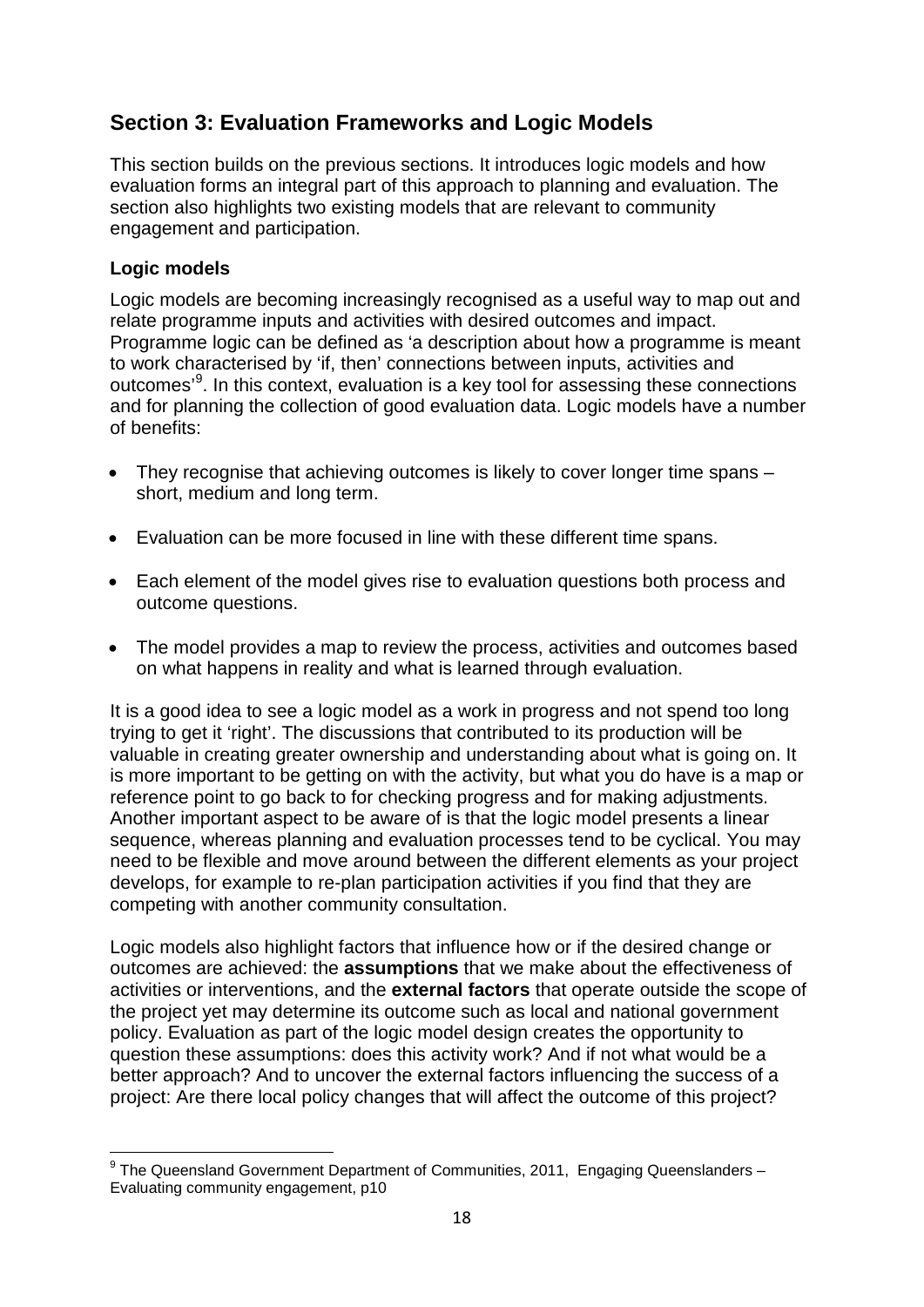Table 8 shows how these different elements are connected in a simple logic model for a participatory programme.



## **Table 8: Simple logic model for a participation programme**

Based on Engaging Queenslanders – Evaluating Community Engagement (2011)

## <span id="page-18-0"></span>**Using the logic model to develop an evaluation plan**

A logic model creates a causal roadmap or a pathway for a participation activity or programme. An evaluation plan can now be designed in relation to the different elements of the model. Here is a generic evaluation plan related to the logic model above. Note it draws on some of the evaluation essentials already highlighted in this Guide.

What are the desired outcomes of the participation activity or programme?

- Increased public awareness and knowledge of hospital ward closure (short term)
- Increased opportunities for public input and involvement (short term)
- Improved relationships between public and health services (medium term)
- Improved public feelings and perceptions of influencing local changes that affect them (medium term)
- Better local health services (long term)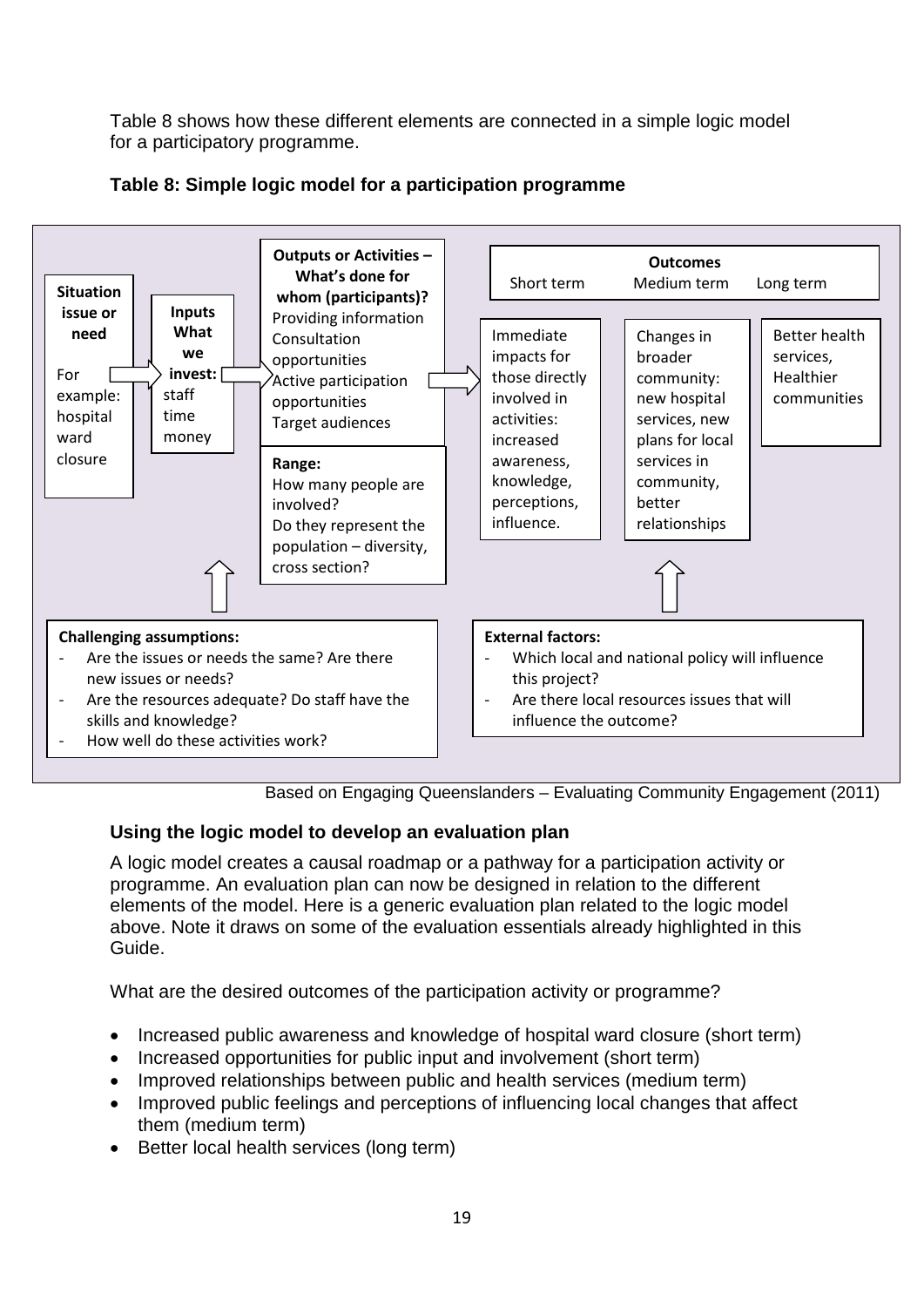What is the evaluation purpose?

- To determine whether the participation activity or programme achieved the desired outcomes.
- To better understand the components of the participation activity or programme.

| <b>Situation</b>    | Is our analysis of the situation, issue or need correct?                       |
|---------------------|--------------------------------------------------------------------------------|
| questions:          | Has it changed?                                                                |
|                     | What are the external influencing factors?                                     |
| Inputs question:    | Are resources available and being used as planned?<br>$\overline{\phantom{0}}$ |
| <b>Activities</b>   | Are we doing what we said we would do?<br>$\overline{\phantom{0}}$             |
| questions:          | What are the gaps between the plan and the reality?                            |
|                     | What worked well?                                                              |
|                     | What could be improved?                                                        |
|                     | What was learned about the activities?                                         |
|                     | What assumptions should be reviewed?<br>-                                      |
|                     | What are recommendations for planning future                                   |
|                     | participation activities?                                                      |
| <b>Participants</b> | Are we reaching the right people?<br>-                                         |
| questions:          | What factors are affecting take up?                                            |
| <b>Outcomes</b>     | What difference are we making?                                                 |
| questions:          | What were the outcomes or results from the participation                       |
|                     | activity or programme?                                                         |
|                     | How do these results contribute to improved health                             |
|                     | services?                                                                      |
|                     | What external factors have helped or limited this activity?                    |

#### **Table 9: What are the evaluation questions?**

This starting point for an evaluation plan can now be developed in terms of deciding which evaluation method to use; who should conduct the evaluation and any ethical issues that need to be considered. A checklist for evaluating participation has been included in the toolkit to help take you through the evaluation essentials relating to your participation activity or project.

## <span id="page-19-0"></span>**Other relevant evaluation models – LEAP and VOiCE**

There are a number of evaluation models that you may have come across, which provide a framework for guiding your evaluation projects. They all use a consistent evaluation terminology as previously described in this Guide, and they tend to relate evaluation to specific contexts. Two frameworks that are commonly used in community development settings are: Learning Evaluation and Planning or LEAP and Visioning Outcomes in Community Engagement or VOiCE.

**LEAP[10](#page-19-1)** is a planning and evaluation framework for community development. It does not specifically focus on participation but is a useful tool to design and evaluate outcomes and is a type of logic model. The LEAP planning and evaluation cycle is based on seven simple but important questions. Note how similar they are to the questions above.

<span id="page-19-1"></span><sup>&</sup>lt;sup>10</sup> LEAP www.scdc.org.uk/what/LEAP/planning-evaluation-cycle/  $\overline{\phantom{a}}$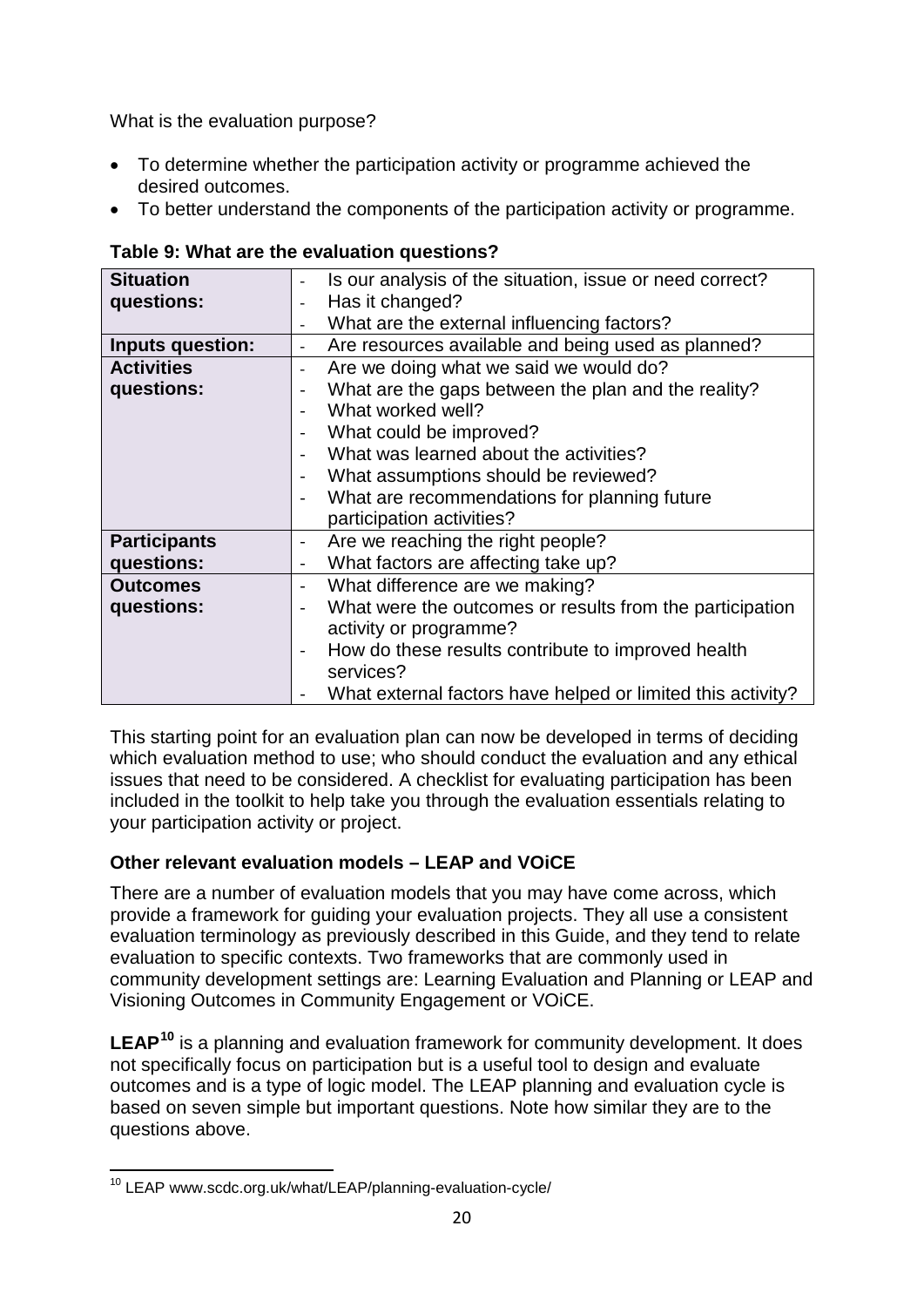- 1. What is the need we are trying to address?
- 2. What specifically needs to change?
- 3. How will we know if change has taken place?
- 4. What will we actually do?
- 5. How will we make sure we're doing it as planned?
- 6. How successful have we been and what have we learned?
- 7. What now needs to change?

The LEAP process is well supported through website resources and there is also an online tool that enables organisations to access LEAP for their own evaluation projects. Organisations can register for this tool which then enables them to enter data, track progress and produce reports. More information about the LEAP tool can be found at: www.planandevaluate.com

**VOiCE[11](#page-20-0)** is based on the National Standards for Community Engagement. Evaluation questions use the national standards format in the VOICE tool to apply the Standards against practice. The National Standards provide a useful framework for developing participation and community engagement practice. The evaluation questions below are particularly relevant for reviewing the participation activity or programme.

| <b>National Standards for</b><br><b>Community Engagement</b> | <b>Evaluation question</b>                                                                       |
|--------------------------------------------------------------|--------------------------------------------------------------------------------------------------|
| <b>The Involvement Standard</b>                              | Did we identify and involve the people and<br>organisations with an interest in the focus of the |
|                                                              | engagement?                                                                                      |
| <b>The Support Standard</b>                                  | Did we identify and overcome any barriers to<br>involvement?                                     |
| <b>The Planning Standard</b>                                 | Did we gather evidence of the needs and                                                          |
|                                                              | available resources and use this to agree the                                                    |
|                                                              | purpose, scope and timescale of the                                                              |
|                                                              | engagement and the actions to be taken?                                                          |
| <b>The Methods Standard</b>                                  | Did we agree and use methods of engagement                                                       |
|                                                              | that are fit for purpose?                                                                        |
| The Working Together Standard                                | Did we agree and use clear procedures to                                                         |
|                                                              | enable the participants to work with one another                                                 |
|                                                              | efficiently and effectively?                                                                     |
| <b>The Sharing Information</b>                               | Did we ensure necessary information is                                                           |
| <b>Standard</b>                                              | communicated between the participants?                                                           |
| <b>The Working with Others</b>                               | Did we work effectively with others with an                                                      |
| <b>Standard</b>                                              | interest in the engagement?                                                                      |
| <b>The Improvement Standard</b>                              | Did we develop actively the skills, knowledge                                                    |
|                                                              | and confidence of all the participants?                                                          |
| <b>The Feedback Standard</b>                                 | Did we feedback the results of the engagement                                                    |
|                                                              | to the wider community and agencies affected?                                                    |

**Table 10: National Standards for Community Engagement in relation to evaluation**

<span id="page-20-0"></span><sup>&</sup>lt;sup>11</sup> More information on VOICE can be found at www.scdc.org.uk/what/voice/ -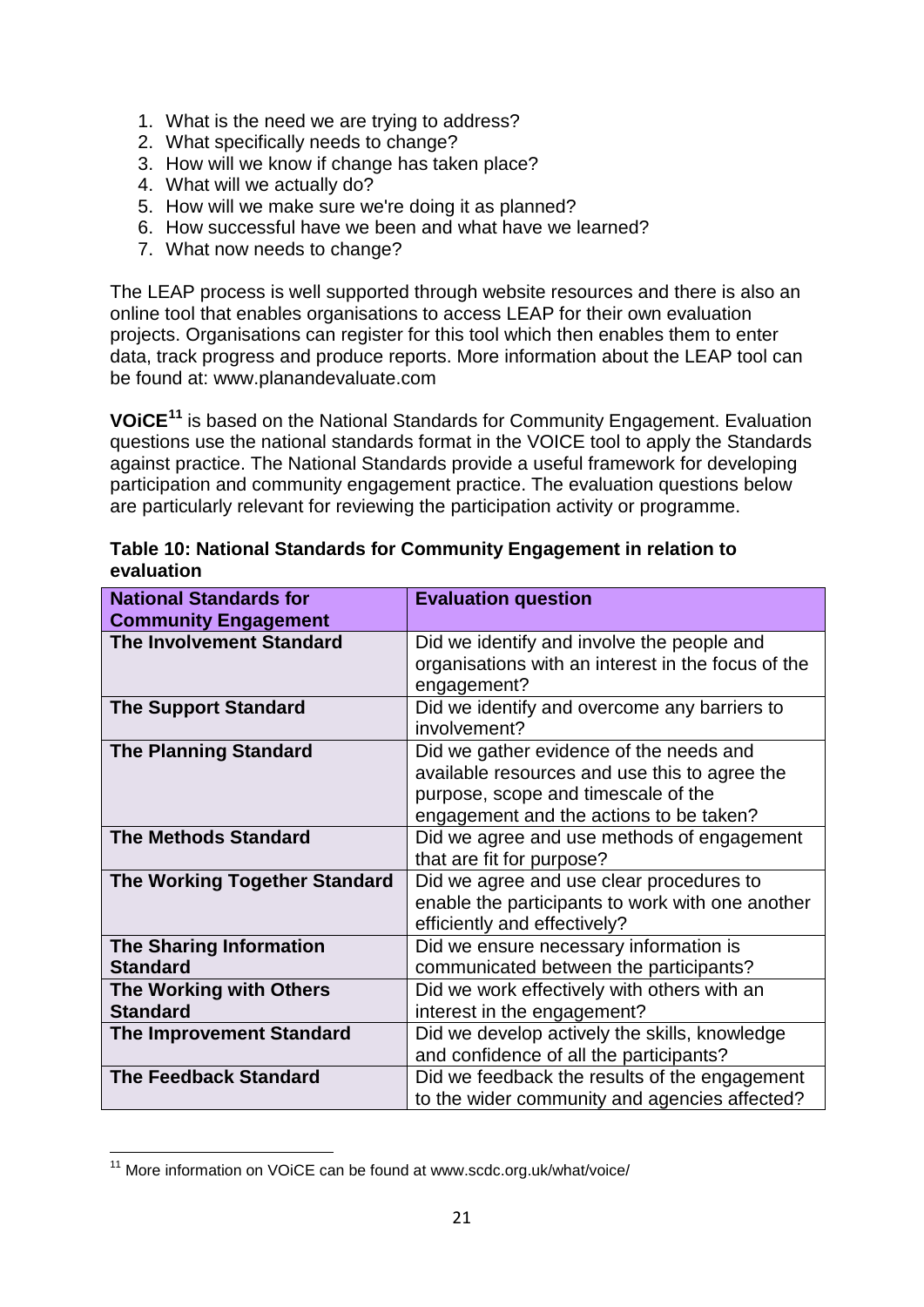| <b>National Standards for</b><br><b>Community Engagement</b> | <b>Evaluation question</b>                   |  |  |
|--------------------------------------------------------------|----------------------------------------------|--|--|
| The Monitoring and Evaluation                                | Did we monitor and evaluate whether the      |  |  |
| <b>Standard</b>                                              | engagement meets its purposes and the        |  |  |
|                                                              | national standards for community engagement? |  |  |
| <b>Outcomes meaning the</b>                                  | Were these achieved? Do you think the        |  |  |
| outcomes for the engagement                                  | engagement influenced the design? What could |  |  |
| process set at the start of                                  | be improved and how could the learning be    |  |  |
| planning the engagement                                      | shared?                                      |  |  |

#### <span id="page-21-0"></span>**Summary**

This section has introduced some wider models of planning and evaluation that are in common use and are relevant to community engagement and participation in the health and social care sectors. These models combine the evaluation essentials that were discussed in Section 2 in slightly different ways, which underlines the need for would-be evaluators to be:

- a) confident in their understanding of the evaluation essentials, and
- b) flexible and imaginative in how they apply these in appropriate ways to their own particular evaluation project(s).

The references listed below provide further and more detailed information about evaluating participation. The Toolkit section provides some reference checklists and example templates which can be used to guide evaluation planning.

We hope that you have found this Evaluating Participation Guide useful and feel inspired to develop your skills and knowledge further in designing your own evaluation projects.

We welcome any feedback or suggestions that you may have about this publication. Please contact gary.mcgrow@scottishhealthcouncil.org

Scottish Health Council, 2013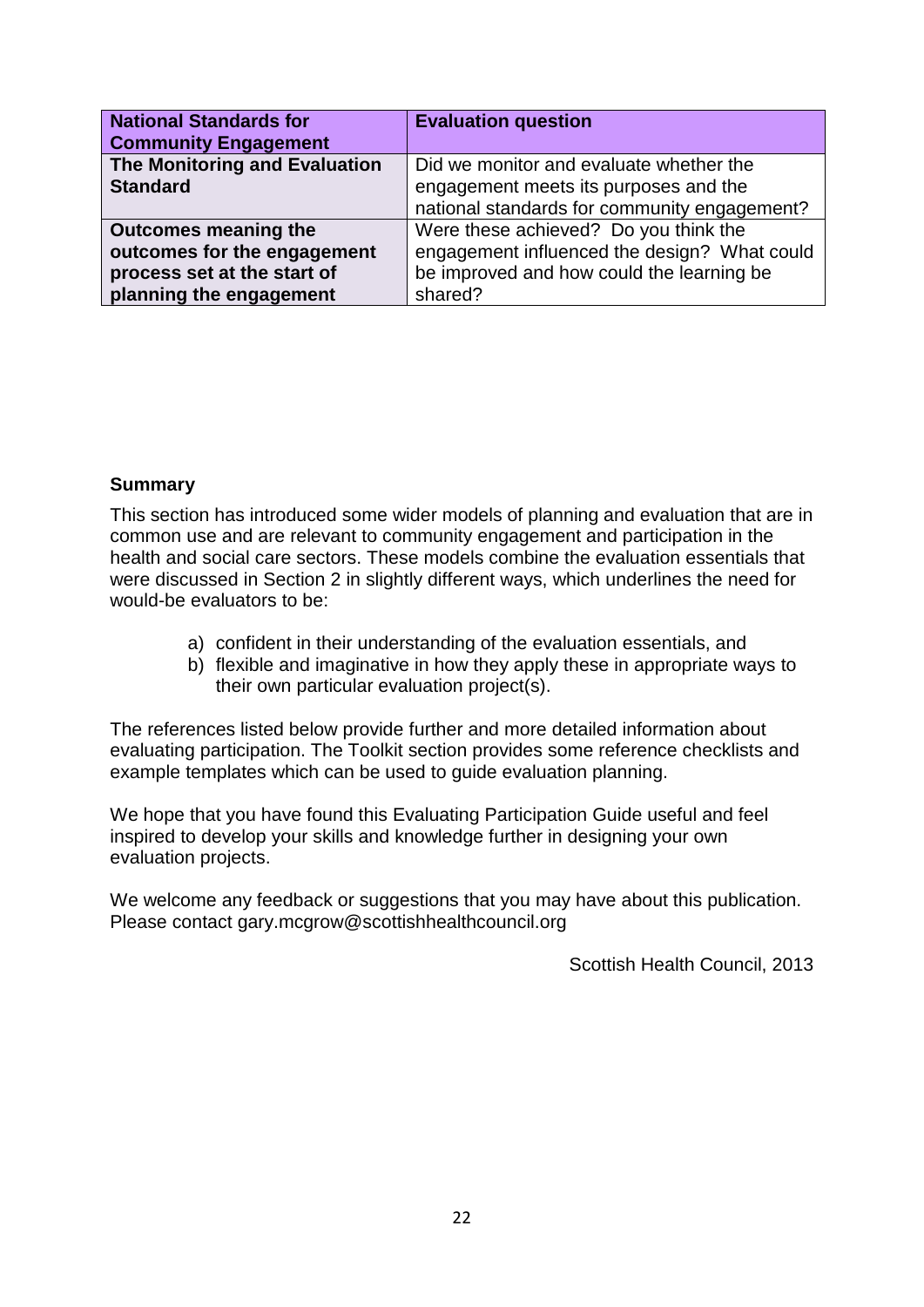# <span id="page-22-0"></span>**Key References and Further Reading**

• **A Manager's Guide to Evaluating Citizen Participation, IBM Centre for the Business of Government, Tina Nabatchi, 2012. http://www.businessofgovernment.org/report/manager%E2%80%99s-guideevaluating-citizen-participation**

This is a practical guide for programme managers who want to assess whether their efforts to increase citizen participation in their programmes are making a difference. The report is full of practical information and guidance for implementing an evaluation project including a detailed step by step guide. In particular, the guide highlights how effective evaluation can 'enable managers and agencies to improve public participation programs and ensure that they are useful, cost-effective, ethical, and beneficial' (Nabatchi, p4).

• **The Queensland Government Department of Communities, Engaging Queenslanders – Evaluating community engagement, 2011 www.qld.gov.au/web/community-engagement/guides-factsheets/evaluating/**

Developed by the Queensland Government, provides guidance on developing a framework for evaluation, designing data collection tools, interpreting the data and ensuring that evaluation outcomes influence future decision-making. The section on developing an evaluation framework is particularly valuable including key elements of an evaluation framework and how to develop a programme logic model. There is a very useful glossary of evaluation and community engagement terms.

#### • **Evaluation Support Scotland http://www.evaluationsupportscotland.org.uk/**

Evaluation Support Scotland (ESS) works with voluntary organisations and funders so that they can measure and report on their impact. Their aim is to make evaluation valuable, relevant and proportionate. The website is full of useful evaluation guides and information including: how to set, measure and report on outcomes; how to appoint an external evaluator; and also has a database of external evaluators.

#### • **Jargon Buster http://www.jargonbusters.org.uk/**

The Jargon Buster website, produced by an informal partnership of funders, government departments, regulatory bodies and voluntary sector organisations with the explicit purpose to demystify evaluation, is a useful reference tool. There is an alphabetical summary of evaluation terms which includes both short and expanded definitions. This is a valuable resource for promoting a common language and understanding of evaluation.

#### • **Learning Evaluation and Planning (LEAP) www.scdc.org.uk/what/LEAP/planning-evaluation-cycle/**

LEAP is an evaluation framework for community development. This does not specifically focus on participation but is a useful tool to design and evaluate outcomes.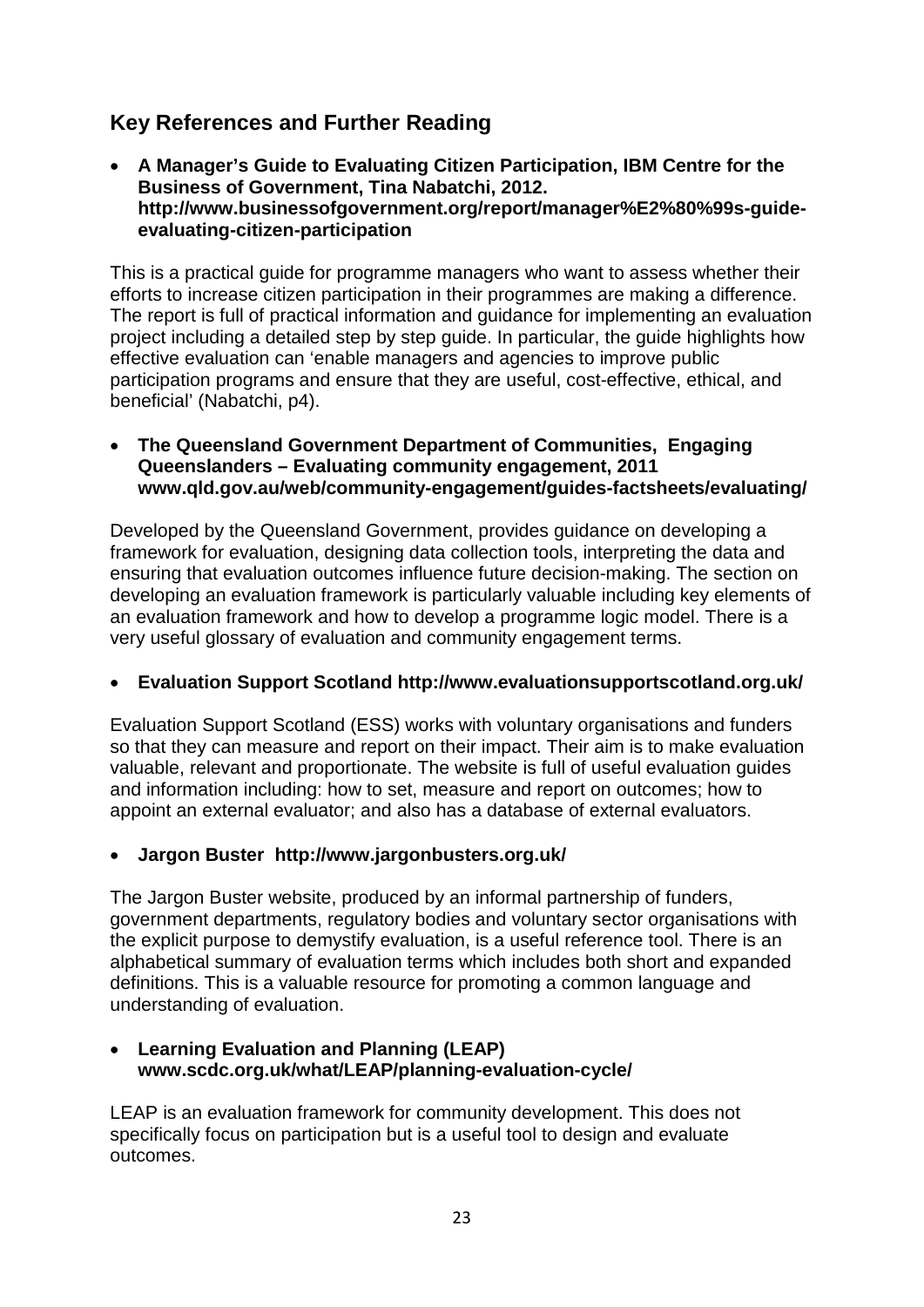#### • **Making a Difference: a guide to evaluating public participation in central government www.involve.org.uk/making-a-difference**

This guide highlights how evaluation is complementary to public participation and engagement. There is a full account of how and when to plan and implement an evaluation emphasising the need to build evaluation into public participation projects from the outset. Principles of good practice in public participation and public engagement provide a helpful framework for planning participation projects and there is also a glossary of common terms used in public engagement.

#### • **Scottish Health Council Participation Toolkit http://www.scottishhealthcouncil.org/patient\_\_public\_participation/participa tion\_toolkit/the\_participation\_toolkit.aspx**

The Participation Toolkit provides a framework for health projects and organisations to guide and plan public involvement and participation activities. The toolkit is full of practical methods to use as part of a participation activity or programme. There is a small section on evaluating participation which provides a useful link to the Evaluating Participation Guide.

• **Visioning Outcomes in Community Engagement (VOiCE) www.scdc.org.uk/what/voice/**

The VOiCE website is based on the National Standards for Community Engagement.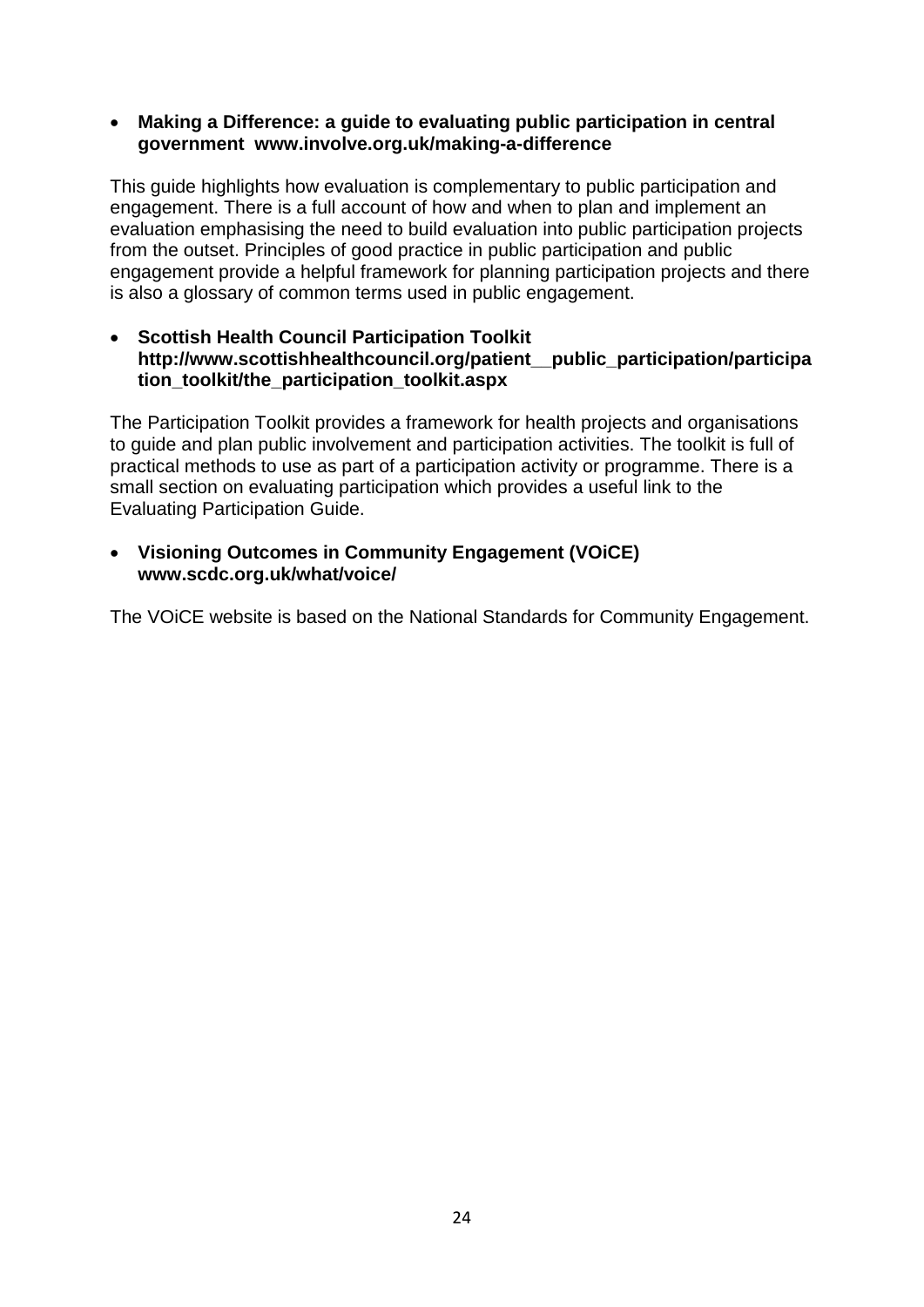# <span id="page-24-0"></span>**Evaluating Participation – Toolkit**

#### **Includes:**

- A checklist for evaluating participation
- Evaluation Question Bank
- Scottish Health Council Ethics Checklist
- Using Evaluation Findings to Drive Improvement ReviewTemplate
- Example 1 Participation Event Evaluation Template
- Example 2 Event Evaluation Template focussed on process
- Example 3 Logic Model Template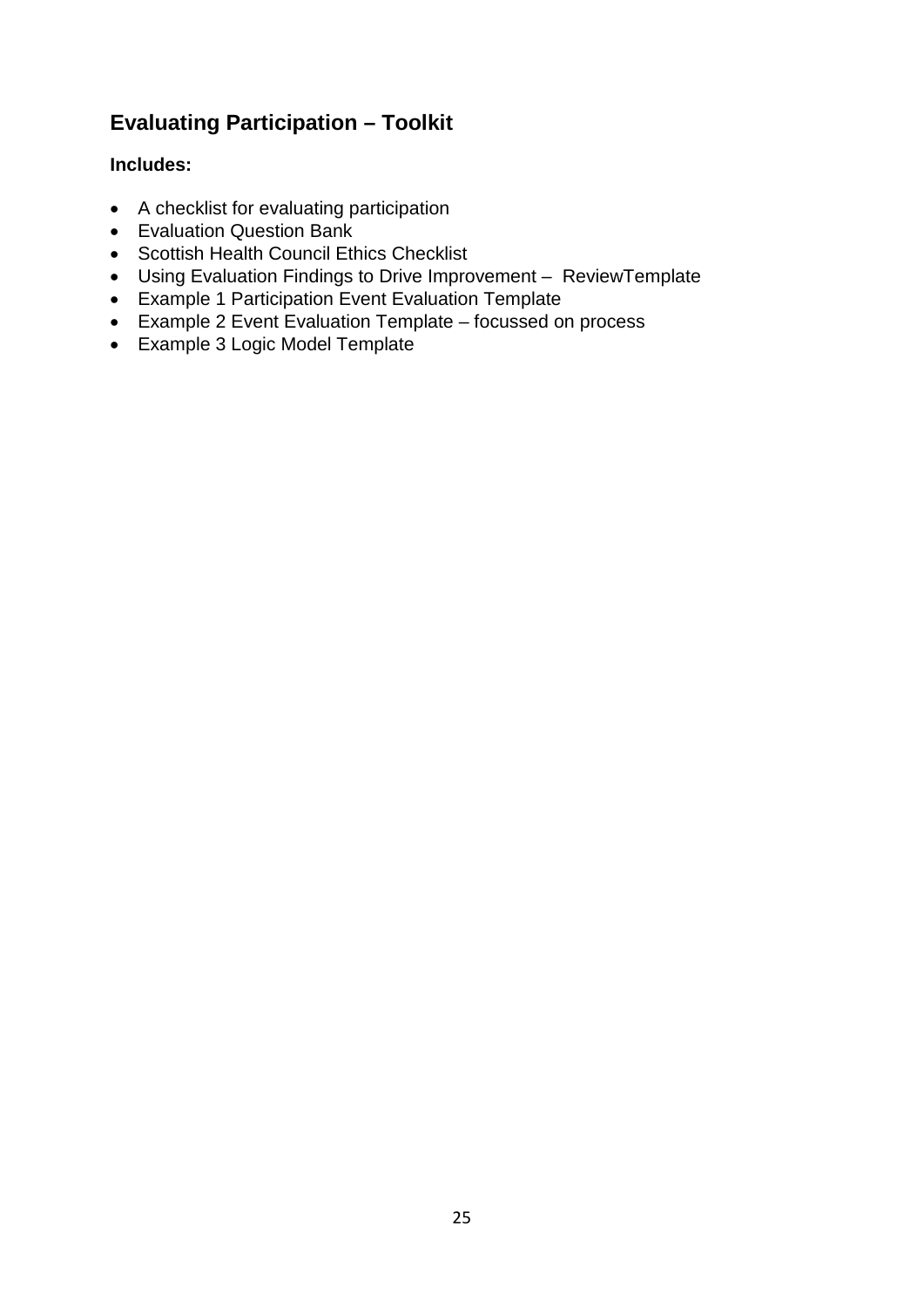# <span id="page-25-0"></span>**A Checklist for Evaluating Participation**

The following checklist is based on the information provided in this Guide. Use it to plan your own evaluation project and to track progress.

| <b>Evaluation task</b>                                                                                                                                                                 | Your evaluation project |  |
|----------------------------------------------------------------------------------------------------------------------------------------------------------------------------------------|-------------------------|--|
| Stage 1: Developing an evaluation framework and data collection tools                                                                                                                  |                         |  |
| What are the goals and outcomes of the<br>participation activity?<br>What are the success indicators for these<br>outcomes?                                                            |                         |  |
| What is the purpose and objectives for the<br>evaluation?<br>What are the key questions?<br>What methods will you use to collect data?                                                 |                         |  |
| Who is the audience(s) for the evaluation?<br>Who are the key stakeholders?<br>How will they be involved in the evaluation?                                                            |                         |  |
| What is the timetable?<br>What is the budget?<br>Who will conduct the evaluation?<br>How will the evaluation be project managed?<br>Have you addressed any ethical issues?             |                         |  |
| <b>Stage 2: Collecting and analysing data</b>                                                                                                                                          |                         |  |
| Have you prepared and tested your evaluation<br>methods?<br>Have you planned for the data collecting<br>methods e.g. focus group event, survey<br>distribution, participatory session? |                         |  |
| How will you record and store your data?                                                                                                                                               |                         |  |
| How will you analyse your data and interpret<br>results in a way that is appropriate for the overall<br>evaluation design?<br>Who will be involved?                                    |                         |  |
| Stage 3: Reporting, sharing and responding to results                                                                                                                                  |                         |  |
| How will you communicate the results and to<br>whom?<br>Have you produced a competent report and                                                                                       |                         |  |
| summary?                                                                                                                                                                               |                         |  |
| Have you arranged a dissemination event or                                                                                                                                             |                         |  |
| discussion to explore the findings?                                                                                                                                                    |                         |  |
| What will you do with the results?<br>How will they influence change?                                                                                                                  |                         |  |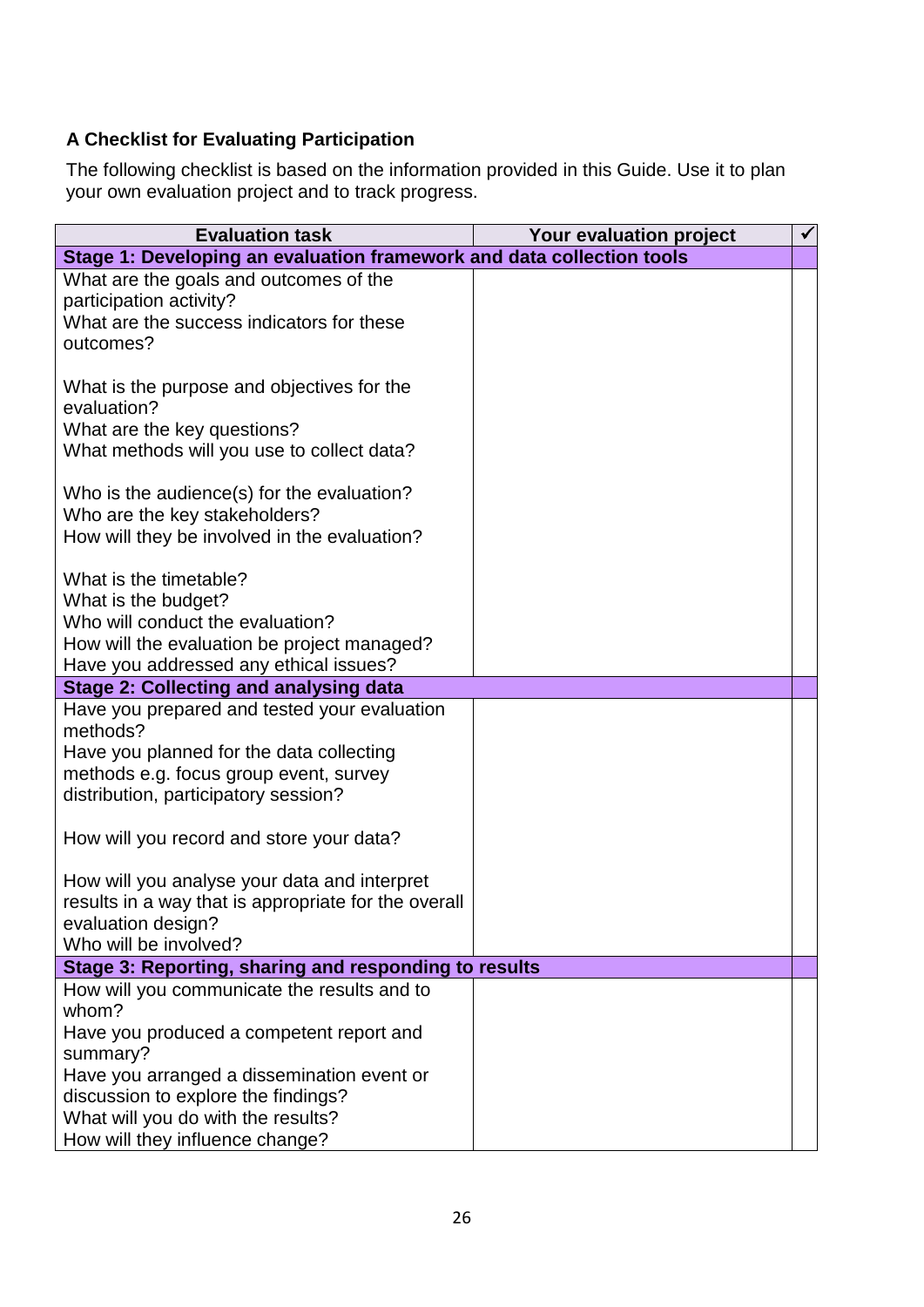## <span id="page-26-0"></span>**Evaluation Question Bank**

Choose questions from the question bank to develop your own interviews, focus groups, questionnaires, surveys etc. Each group of questions are grouped under different topics. If using quantitative questions then you may need to think of an appropriate Likert scale. Standard practice tends to be to use a five-point Likert scale, with two positive, two negative and one neutral option.

#### **Process questions:**

- Was the process fair?
- Did people feel as though they could be heard?
- Was the process properly run?
- What were the goals of the process? Were they achieved?
- Did the process meet the individual's expectations?
- What was the satisfaction of participants (before and after the event)?
- Was there appropriate information provided? (was it timely, accessible and easy to understand?)
- How were the issues framed?
- What types of issues were discussed?
- What was the planned activity? What happened?
- What were the gaps between the plan and the reality?
- What worked well?
- What could be improved?
- What was learned?
- What are recommendations for planning future participation activities?

#### **Impact questions:**

- What were the participant's motivations for coming to the program?
- Did participants change their attitudes?
- Did participants learn anything?
- Did participants understand the goals of the activity?
- Were relevant actors missing?
- How much did the participant's attitudes shift before and after the program?
- Did participants believe the activity was worthwhile?
- What was the impact on: services; patients involved; patients receiving services; and staff?

#### **Outcome questions:**

- What were the outcomes or results from the participation activity or programme?
- How do these results contribute to improved health services?
- Were there any unforeseen consequences that were a direct result of the participation (i.e. groups being formed, palpable civic action etc)?
- Did the participation process affect a policy decision?
- How was the information generated by the participation process used by policy makers?
- Did participants end up attending other, similar participation activities?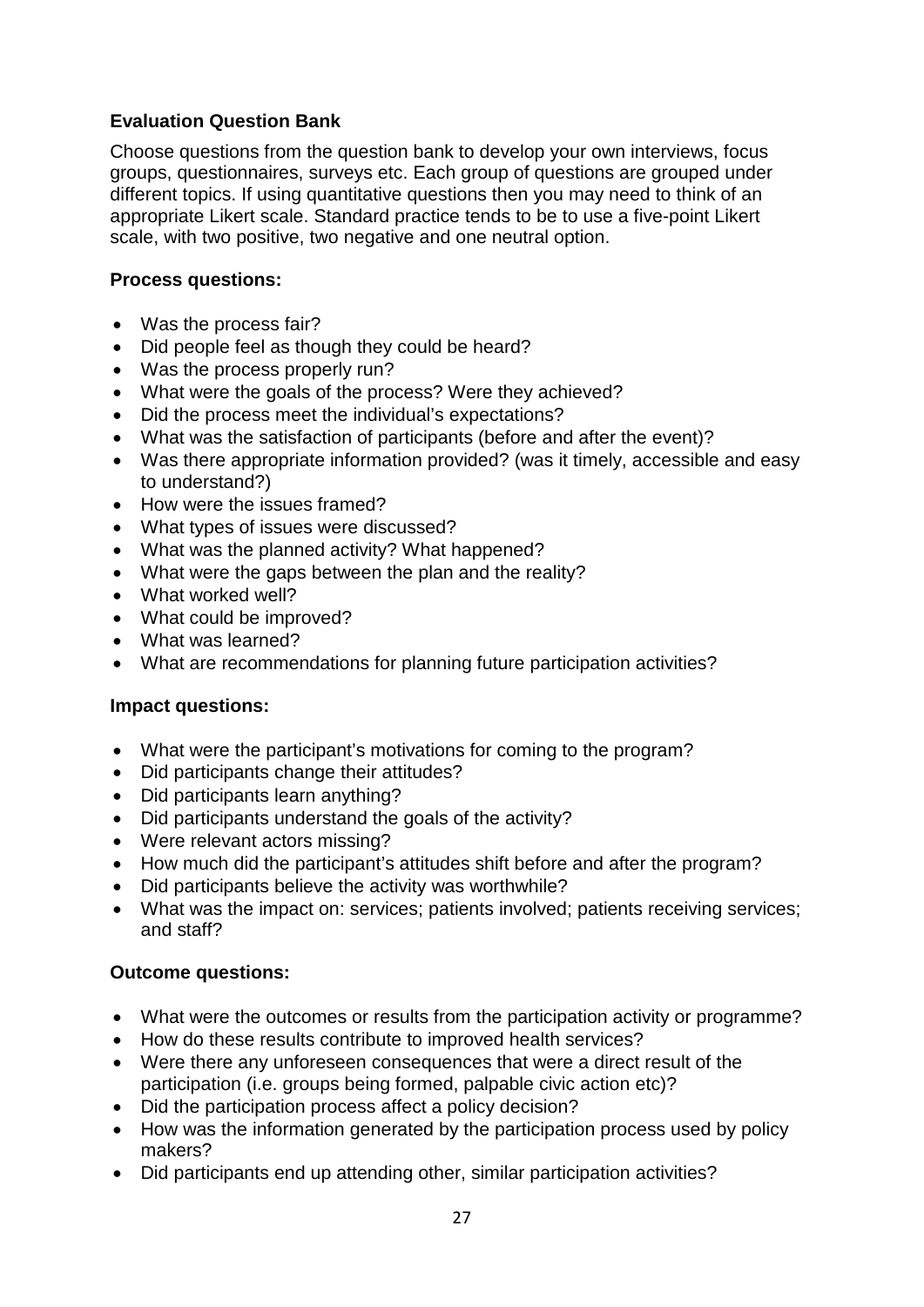## **Participant profile:**

- What was participants' previous experience in civic engagement (first time participants)?
- How many participation processes has the individual attended?
- What was the demographic characteristics of participants?
- How many participants?
- Are we reaching the right people?
- What factors are affecting take up?

## **Satisfaction questions:** (based on Nabatchi p31)

#### Satisfaction with the **process**:

- How satisfied are you with the fairness of the participatory process?
- How satisfied are you with your opportunity to participate in the process?
- How satisfied are you with the issues addressed in the process?
- How satisfied are you with the diversity of people in the process?
- How satisfied are you with the diversity of views and opinions in the process?

#### Satisfaction with the **outcomes**:

- How satisfied are you with the fairness of the outcomes?
- How satisfied are you with your level of input on the outcomes?
- How satisfied are you with your level of influence over the outcomes?
- How satisfied are you with the degree to which the outcomes represent broader community interests?

#### Satisfaction with the **facilitator/s**:

- How satisfied are you with the performance of the facilitator?
- How satisfied are you with the neutrality [objectivity] of the facilitator?
- How satisfied are you with the fairness of the facilitator?
- How satisfied are you with the way you were treated by the facilitator?
- How satisfied are you with the way others were treated by the facilitator?

#### Satisfaction with the **information** provided:

- How satisfied are you with the information you were provided about the process?
- How satisfied are you with the degree to which the provided information helped you understand the process?
- How satisfied are you with the degree to which the provided information prepared you to participate effectively in the process?
- How satisfied are you with the degree to which the provided information prepared others to participate effectively in the process?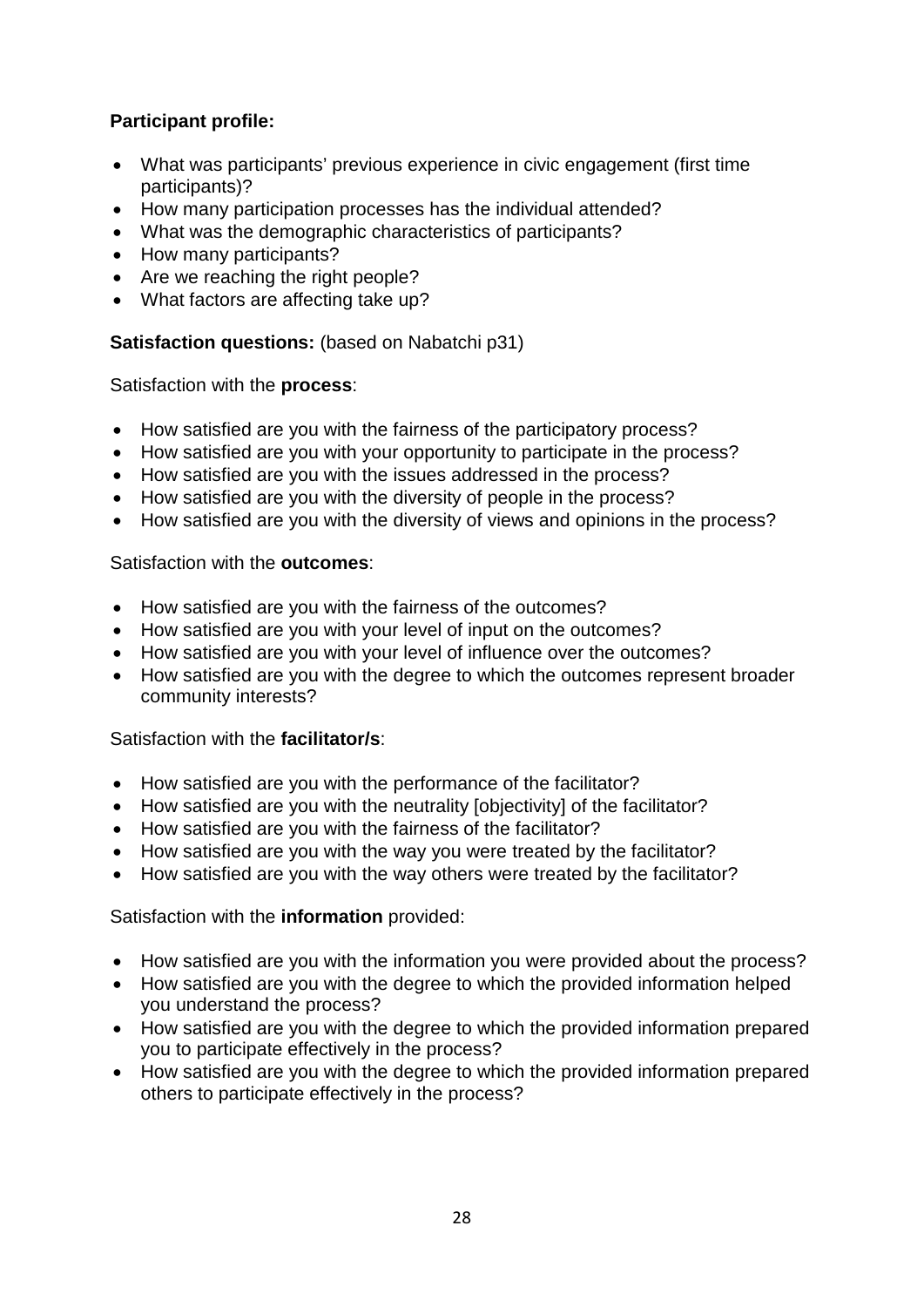Satisfaction with the **discussions**:

- How satisfied are you with the quality of the discussions?
- How satisfied are you with the civility of the discussions?
- How satisfied are you with the way you were treated during the discussions?
- How satisfied are you with the degree to which people were respectful of differing viewpoints?
- How satisfied are you with the degree to which the discussions were open, honest, and understandable?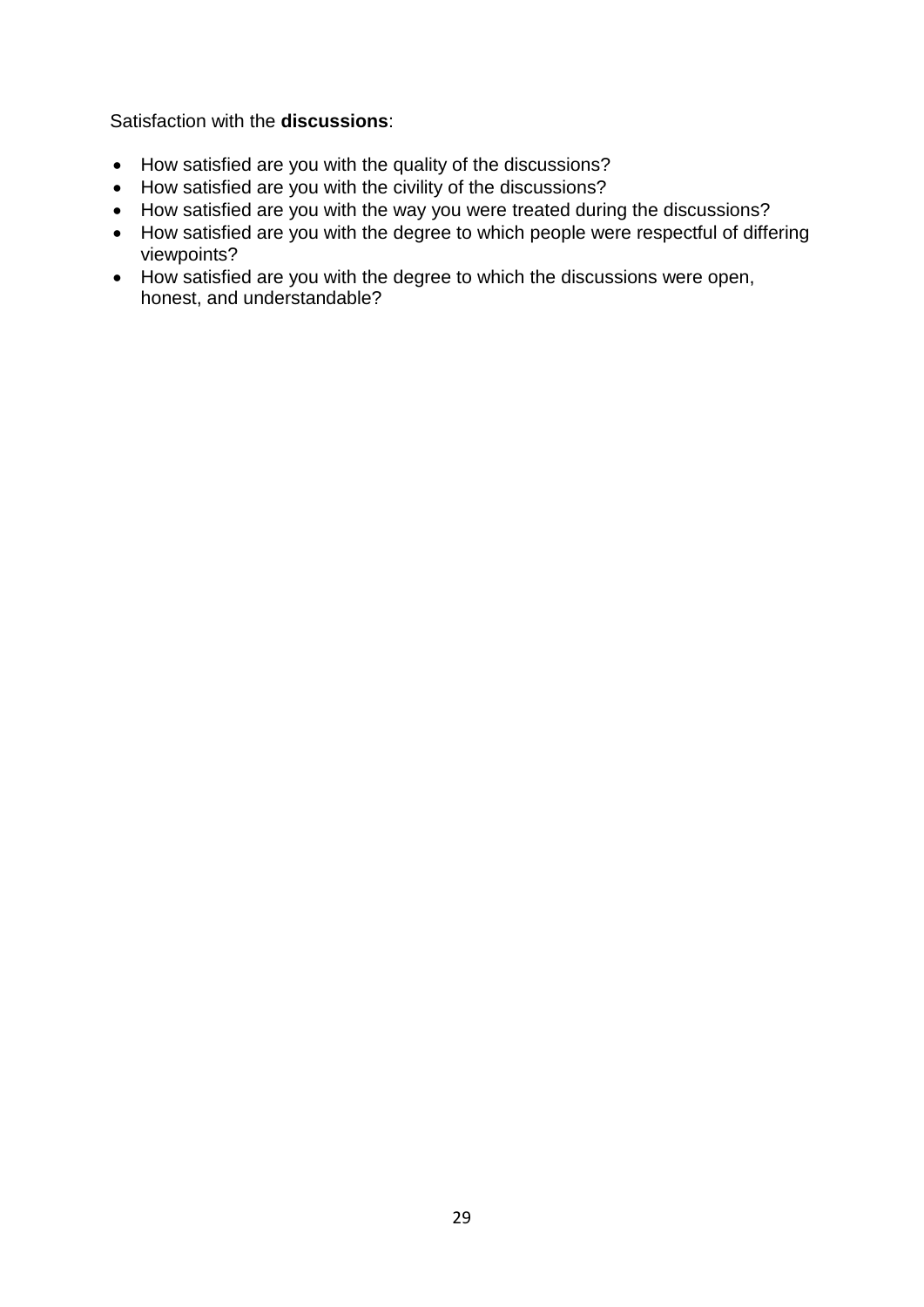# <span id="page-29-0"></span>**Scottish Health Council Ethics Checklist**<sup>[12](#page-29-1)</sup>

|   |                                                                                                                                                         |           | <b>Details</b> |
|---|---------------------------------------------------------------------------------------------------------------------------------------------------------|-----------|----------------|
| 1 | Have you ensured that this work has not been done<br>before?                                                                                            | yes/no/NA |                |
|   | Have patient, carer, members of the public or staff been<br>involved in the design/development of the project?                                          | yes/no/NA |                |
|   | Will you ensure that potential recruits are not currently<br>involved in any other surveys or Patient Focus and Public<br>Involvement work?             | yes/no/NA |                |
| 2 | Are there any expected benefits to participants?                                                                                                        | yes/no/NA |                |
|   | Have any potential hazards been minimized?<br>Including unwitting disclosure of medical condition or<br>personal circumstance                           | yes/no/NA |                |
| 3 | Will participants be assured that participation is voluntary<br>and that they can refuse or withdraw at any time?                                       | yes/no/NA |                |
| 4 | Have you ensured that no participant is excluded on the<br>grounds of sexual orientation, age, gender, religious belief,<br>ethnic group or disability? | yes/no/NA |                |
| 5 | Will potential participants receive verbal or written<br>information about the project?                                                                 | yes/no/NA |                |
|   | Will information be provided in languages other than<br>English?                                                                                        | yes/no/NA |                |
|   | Will information be provided in formats other than standard<br>type (e.g. Braille, large font) if requested?                                            | yes/no/NA |                |
|   | Will informed consent be obtained - either verbal/written?                                                                                              | yes/no/NA |                |
| 6 | Will participants be reimbursed for any expenses incurred?                                                                                              | yes/no/NA |                |
| 7 | Will you ensure that all identifying data is removed and<br>that all records (paper and computer) are anonymised                                        | yes/no/NA |                |
|   | Will data be kept in accordance with the Data Protection<br>Act (1998)?                                                                                 | yes/no/NA |                |
| 8 | Is there an intention to publish or disseminate this work?                                                                                              | yes/no/NA |                |
|   | Will participants receive feedback?                                                                                                                     | yes/no/NA |                |
|   | Will results be presented in a way that does not identify<br>individuals?                                                                               | yes/no/NA |                |
| 9 | Will any reports/feedback include recommendations for<br>improvement?                                                                                   | yes/no/NA |                |
|   | Will the outcomes be monitored and evaluated?                                                                                                           | yes/no/NA |                |

<span id="page-29-1"></span> $12$  This checklist was developed by Dr Fiona Wardell, Healthcare Improvement Scotland  $\overline{\phantom{a}}$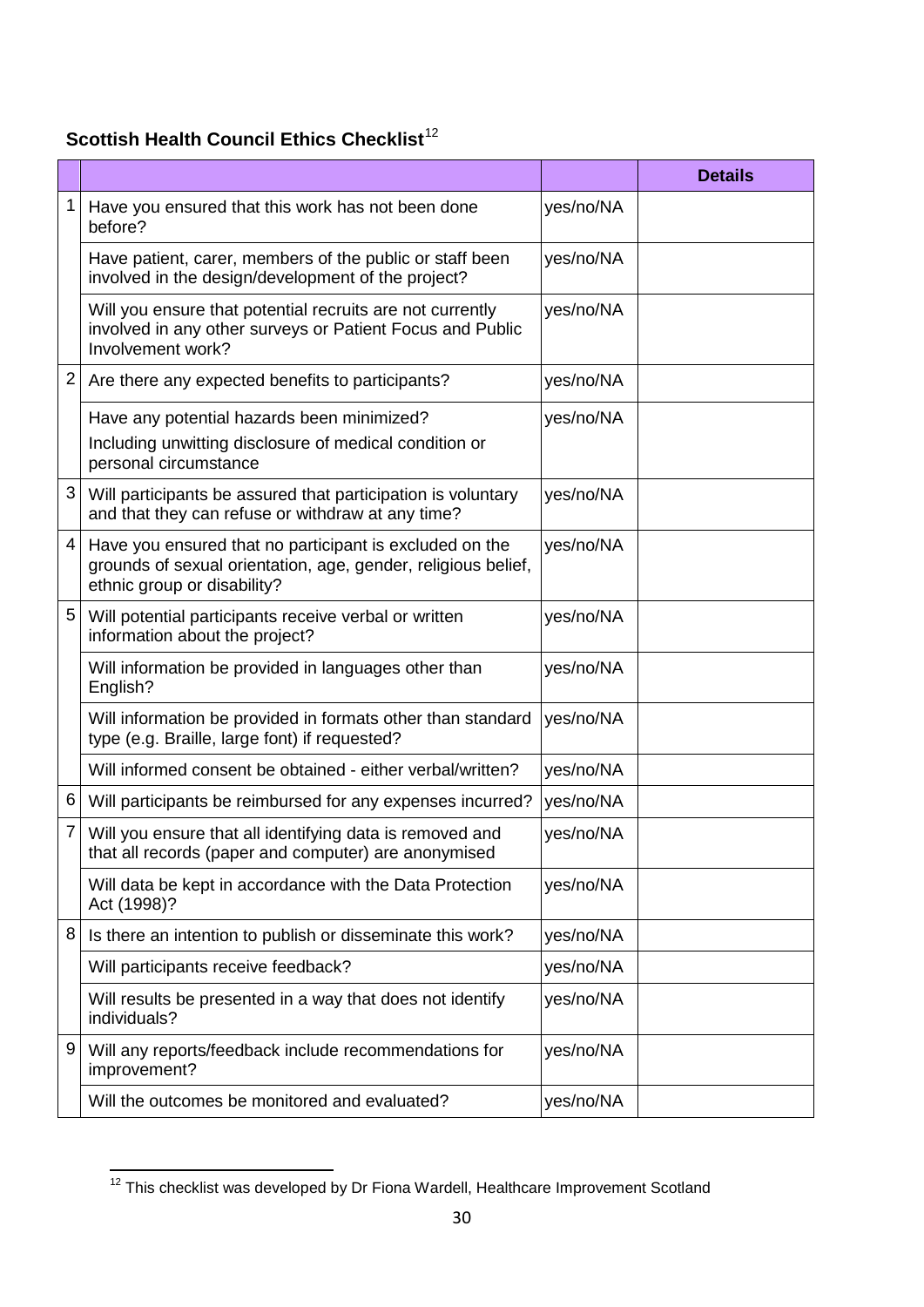#### <span id="page-30-0"></span>**Using evaluation findings to drive improvement – Review Template**

An evaluation review can be carried out by the person responsible for the overall evaluation project, but is most effective when it involves a mix of people connected to the evaluation, for example: the evaluation team, managers and staff from related services, and local people. The aim of an evaluation review is to ensure that learning points and actions are identified and implemented or taken forward appropriately.

Use the following template to plan, check and/or audit actions from evaluation findings.

Tip – it is a good idea to ask participants at the review to rate their perception of the overall effectiveness of the participation activity – marks out of 10 (10 = highly effective). This provides an overall sense of whether the group are reviewing a successful project (or otherwise), and will reflect the range of different views.

#### **Review meeting**

| <b>Key questions</b>                    | <b>Summary of responses</b> |
|-----------------------------------------|-----------------------------|
| What did we do?                         |                             |
| What were the objectives?               |                             |
| What methods were used?                 |                             |
| How many people did we reach?           |                             |
| How diverse a population were they?     |                             |
| How well did we do it? (process)        |                             |
| Were the objectives met?                |                             |
| What worked well and not so well?       |                             |
| Were the methods and techniques         |                             |
| appropriate?                            |                             |
| What could be improved?                 |                             |
| What impact did it have? (outcomes)     |                             |
| Did it achieve intended outcomes?       |                             |
| What was the impact on: services;       |                             |
| patients involved; patients receiving   |                             |
| services; and staff?                    |                             |
| What actions and/or changes would drive |                             |
| improvements?                           |                             |
| In local services?                      |                             |
| For future participation activities?    |                             |

#### **Implementation plan**

| What actions and/or changes will be taken<br>forward from the participation activities? | Who is responsible for<br>these actions? | By when? |
|-----------------------------------------------------------------------------------------|------------------------------------------|----------|
|                                                                                         |                                          |          |
|                                                                                         |                                          |          |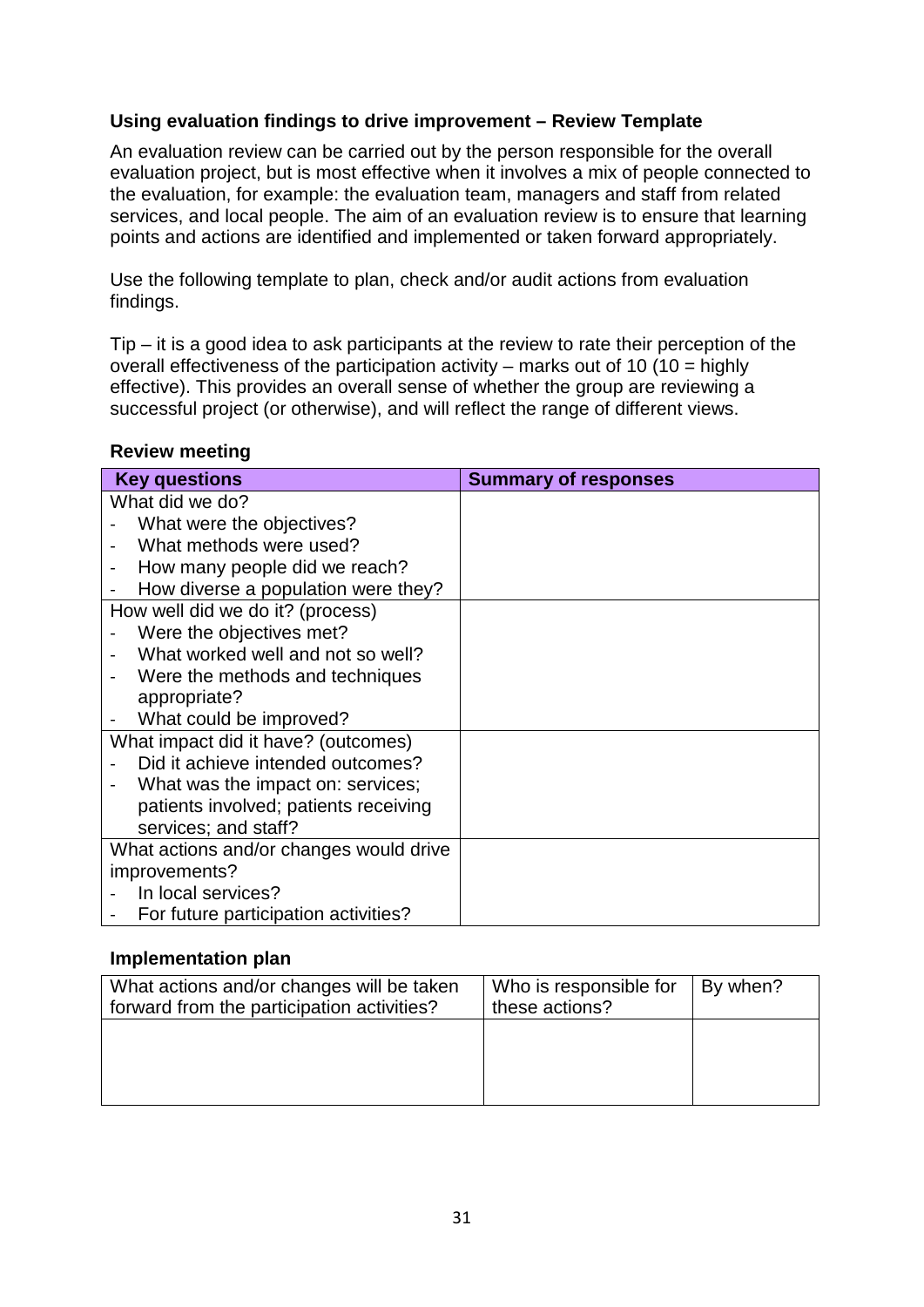#### <span id="page-31-0"></span>**Example 1: Participation Event Evaluation Template**

Title of participation event:

Introductory information:

The XXXX would like to find out about your involvement in XXXX. You do not have to participate if you do not wish to. No personal data that identifies you will be published and the views you express will remain anonymous. Any data that does identify you will not be shared outside the project without your consent.

Please take a few minutes to complete this questionnaire.

- **1** Which participation event did you attend?<br>XXXX 7 XXXX 7 XXXX **XXXX XXXX**
- **2** How well do you feel you understood the following aspects of the event?<br>**Partially Didn't** Mot

|                                                 | Fully<br>understood | Partially | Didn't<br>understood understand | <b>Not</b><br>sure |  |
|-------------------------------------------------|---------------------|-----------|---------------------------------|--------------------|--|
| <b>Background of XXXX</b>                       |                     |           |                                 |                    |  |
| <b>Purpose of XXXX</b>                          |                     |           |                                 |                    |  |
| <b>Process of XXXX</b>                          |                     |           |                                 |                    |  |
| <b>How options or decisions</b><br>were reached |                     |           |                                 |                    |  |

If there was anything you didn't understand, what could have been done to help you improve your understanding?

\_\_\_\_\_\_\_\_\_\_\_\_\_\_\_\_\_\_\_\_\_\_\_\_\_\_\_\_\_\_\_\_\_\_\_\_\_\_\_\_\_\_\_\_\_\_\_\_\_\_\_\_\_\_\_\_\_\_\_\_\_\_

\_\_\_\_\_\_\_\_\_\_\_\_\_\_\_\_\_\_\_\_\_\_\_\_\_\_\_\_\_\_\_\_\_\_\_\_\_\_\_\_\_\_\_\_\_\_\_\_\_\_\_\_\_\_\_\_\_\_\_\_\_\_

\_\_\_\_\_\_\_\_\_\_\_\_\_\_\_\_\_\_\_\_\_\_\_\_\_\_\_\_\_\_\_\_\_\_\_\_\_\_\_\_\_\_\_\_\_\_\_\_\_\_\_\_\_\_\_\_\_\_\_\_\_\_

**3 Were you provided with the support you needed to participate effectively?** 

|                                                  |  | Yes No Not applicable |  |
|--------------------------------------------------|--|-----------------------|--|
| <b>Before the event</b><br>During the event      |  |                       |  |
| If no, then what could be done better next time? |  |                       |  |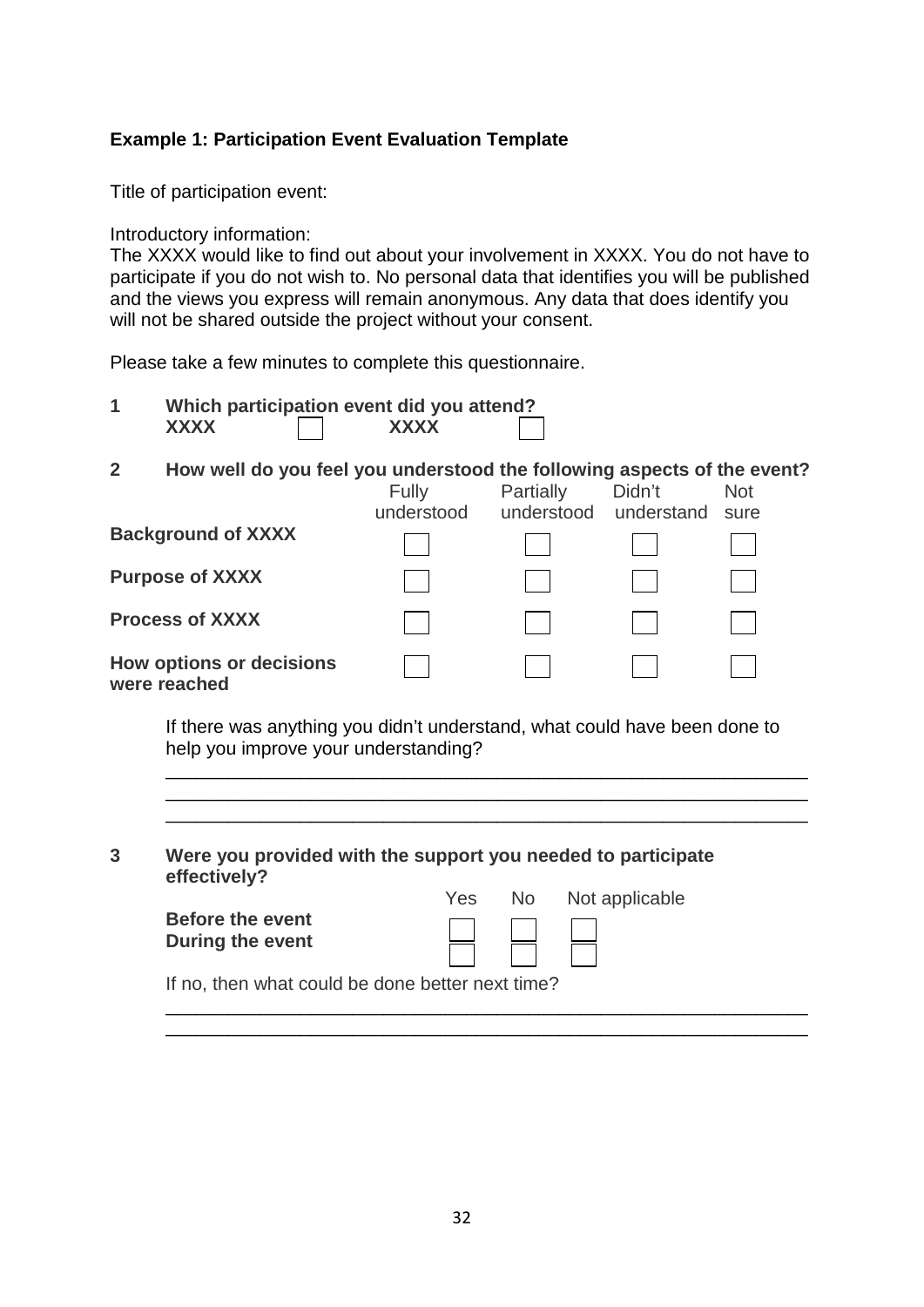| 4 | How much of an influence do you feel you had over the following<br>aspects of the event?                         |                       |                   |                        |               |  |
|---|------------------------------------------------------------------------------------------------------------------|-----------------------|-------------------|------------------------|---------------|--|
|   |                                                                                                                  | A strong<br>influence | Some<br>influence | <b>No</b><br>influence | <b>Unsure</b> |  |
|   | <b>Development of XXXX</b>                                                                                       |                       |                   |                        |               |  |
|   | <b>Development of XXXX</b>                                                                                       |                       |                   |                        |               |  |
|   | <b>Weighting and ranking of XXXX</b>                                                                             |                       |                   |                        |               |  |
|   | <b>Scoring XXXX</b>                                                                                              |                       |                   |                        |               |  |
|   | Please tell us why you feel this way?                                                                            |                       |                   |                        |               |  |
|   |                                                                                                                  |                       |                   |                        |               |  |
| 5 | Did you feel that your views were listened to during the event?<br>Yes                                           | <b>No</b>             | <b>Not Sure</b>   |                        |               |  |
|   |                                                                                                                  |                       |                   |                        |               |  |
|   | Please tell us why you feel this way?                                                                            |                       |                   |                        |               |  |
|   |                                                                                                                  |                       |                   |                        |               |  |
| 6 | Were you made aware of how and when you will receive feedback from<br>the event?<br>Yes<br><b>No</b>             |                       |                   |                        |               |  |
|   |                                                                                                                  |                       |                   |                        |               |  |
|   | If yes, were you satisfied with the project's approach?                                                          |                       |                   |                        |               |  |
|   |                                                                                                                  |                       |                   |                        |               |  |
|   | Please indicate below, your role in relation to the event:<br><b>Parent or Carer</b>                             |                       |                   |                        |               |  |
|   | <b>Voluntary or Support Group</b><br><b>Public Partnership Forum</b>                                             |                       |                   |                        |               |  |
|   | <b>Staff Member</b><br>Other (please specify)                                                                    |                       |                   |                        |               |  |
|   |                                                                                                                  |                       |                   |                        |               |  |
| 8 | Please let us know if you have any other comments or suggestions on<br>the event?                                |                       |                   |                        |               |  |
|   |                                                                                                                  |                       |                   |                        |               |  |
| 9 | If you would like to receive feedback on the progress of XXXX then<br>please provide your contact details below. |                       |                   |                        |               |  |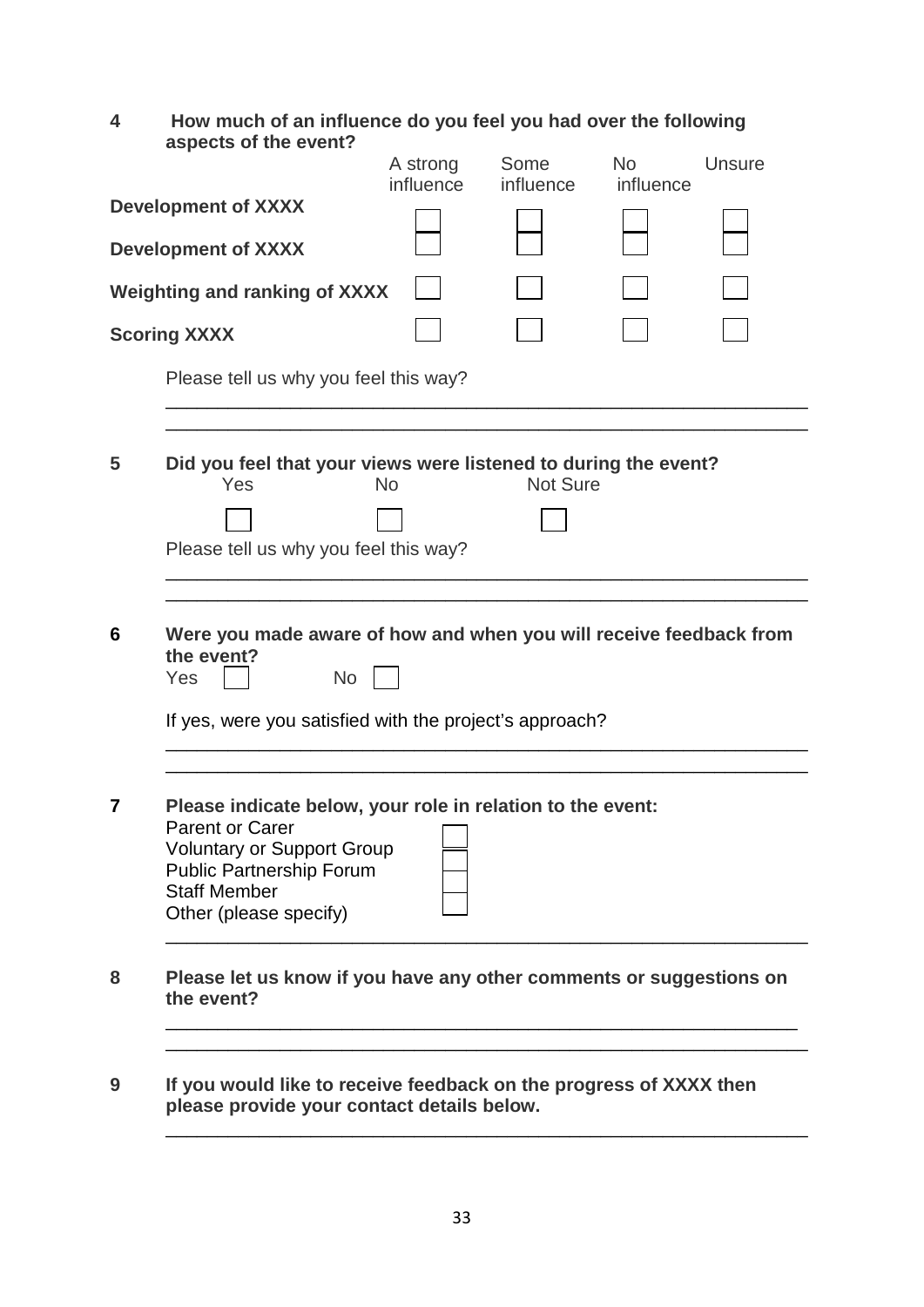# <span id="page-33-0"></span>**Example 2: Event Evaluation Template – Focused on process**

Please take a few minutes to complete this questionnaire. This will help us to improve the way we do things in future.

| 1            | Overall, how would you rate this event?                 |                |      |         |      |                  |  |  |
|--------------|---------------------------------------------------------|----------------|------|---------|------|------------------|--|--|
|              |                                                         | Very Good Good |      | Average | Poor | <b>Very Poor</b> |  |  |
|              |                                                         |                |      |         |      |                  |  |  |
| $\mathbf{2}$ | How would you rate this event on the following aspects? |                |      |         |      |                  |  |  |
|              |                                                         | Very Good      | Good | Average | Poor | Very Poor        |  |  |
|              | <b>Overall topic/agenda</b>                             |                |      |         |      |                  |  |  |
|              | <b>Speakers/presentations</b>                           |                |      |         |      |                  |  |  |
|              | <b>Networking opportunities</b>                         |                |      |         |      |                  |  |  |
|              | <b>Venue accessibility</b>                              |                |      |         |      |                  |  |  |
|              | <b>Venue facilities</b>                                 |                |      |         |      |                  |  |  |
|              | <b>Food served</b>                                      |                |      |         |      |                  |  |  |
| 3            | Did this event meet your expectations?                  |                |      |         |      |                  |  |  |
|              | Yes<br><b>No</b>                                        |                |      |         |      |                  |  |  |
|              | Why do you say this?                                    |                |      |         |      |                  |  |  |
|              |                                                         |                |      |         |      |                  |  |  |
| 4            | What did you value most about this event?               |                |      |         |      |                  |  |  |
|              |                                                         |                |      |         |      |                  |  |  |
| 5            | How could this event have been improved in any way?     |                |      |         |      |                  |  |  |

\_\_\_\_\_\_\_\_\_\_\_\_\_\_\_\_\_\_\_\_\_\_\_\_\_\_\_\_\_\_\_\_\_\_\_\_\_\_\_\_\_\_\_\_\_\_\_\_\_\_\_\_\_\_\_\_\_\_\_\_\_\_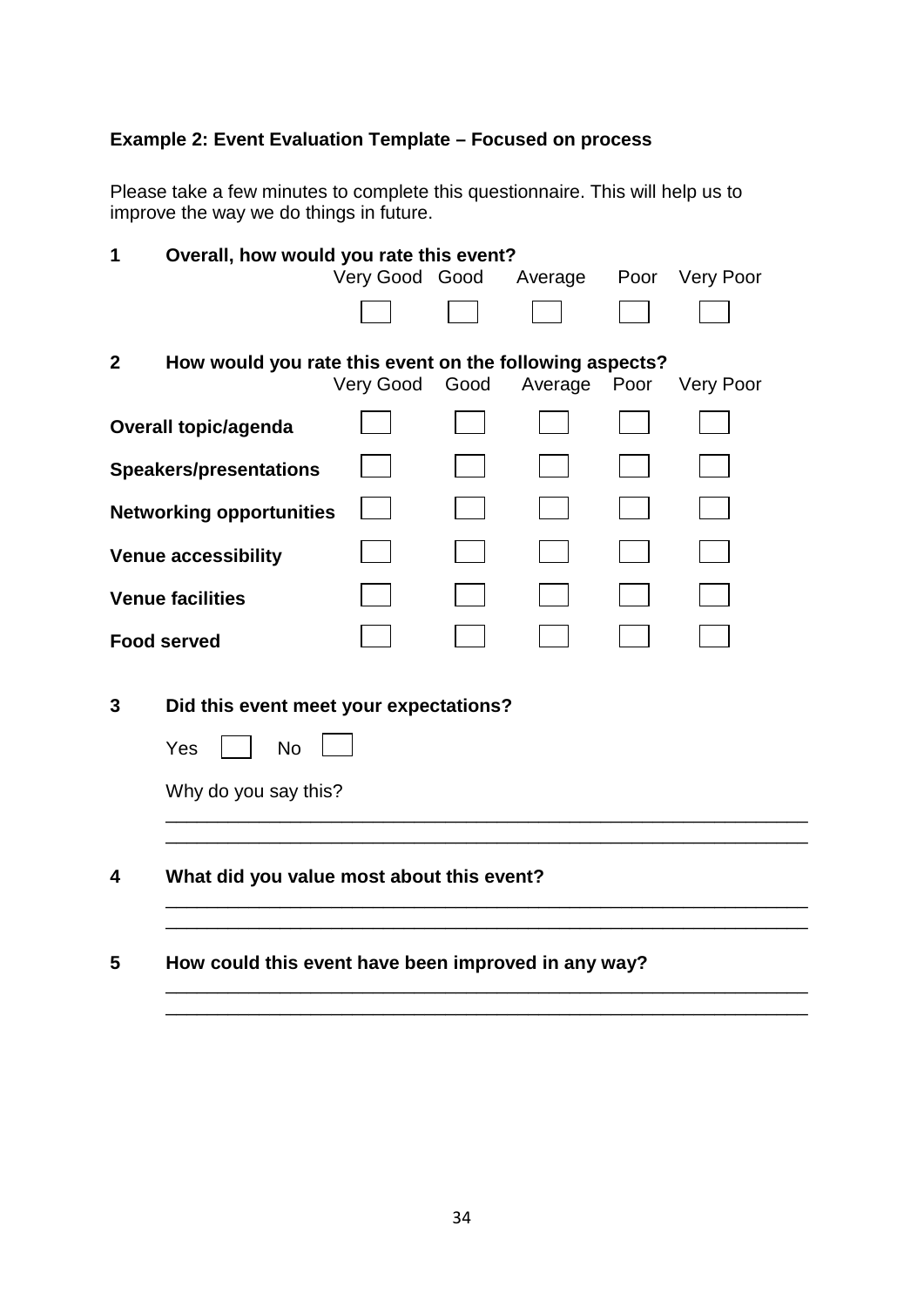<span id="page-34-0"></span>

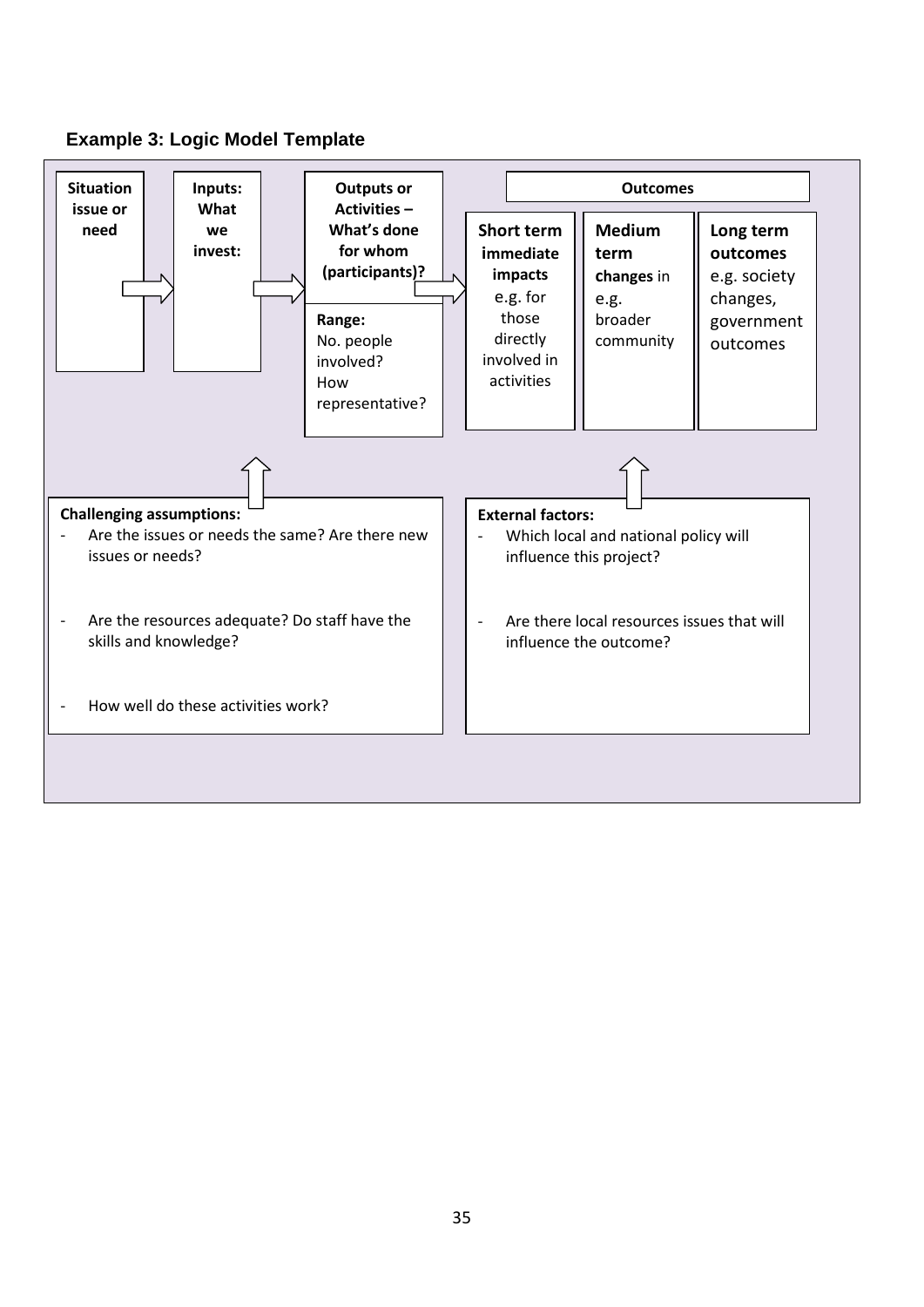**You can read and download this document from our website. We can also provide this information:**

- **by email**
- **in large print**
- **on audio tape or cd**
- **in Braille, and**
- **in other languages**

**يمكنك قراءة وتنزيل هذا المستند من موقعنا الإلكتروني. ويمكننا أيضاً أن نقدم لك هذه المعلومات :**

- **بالبريد الإلكتروني**
	- **بخط آبير**
- **على شريط صوتي أو قرص مدمج ( cd(**
	- **بلغة بريل**
	- **بلغات أخرى**

ত্মাপনি আমাদের ওয়েবসাইট থেকে এই দলিল পড়তে ও ডাউনলোড করতে পারেন, তাছাড়া আমরা এই তথ্য ঃ

- ইমেলে
- বড় হরফে
- অডিও টেপ বা সিডি-তে
- ব্রেইলে, এবং
- $\bullet$  তান্যান্য ভাষাতেও জানাতে পারি

**Vous pouvez lire et télécharger ce document sur notre site web. Nous pouvons également vous fournir ces informations :**

- **par courrier électronique**
- **en gros caractères**
- **sur cassette ou CD audio**
- **en Braille**
- **et dans d'autres langues**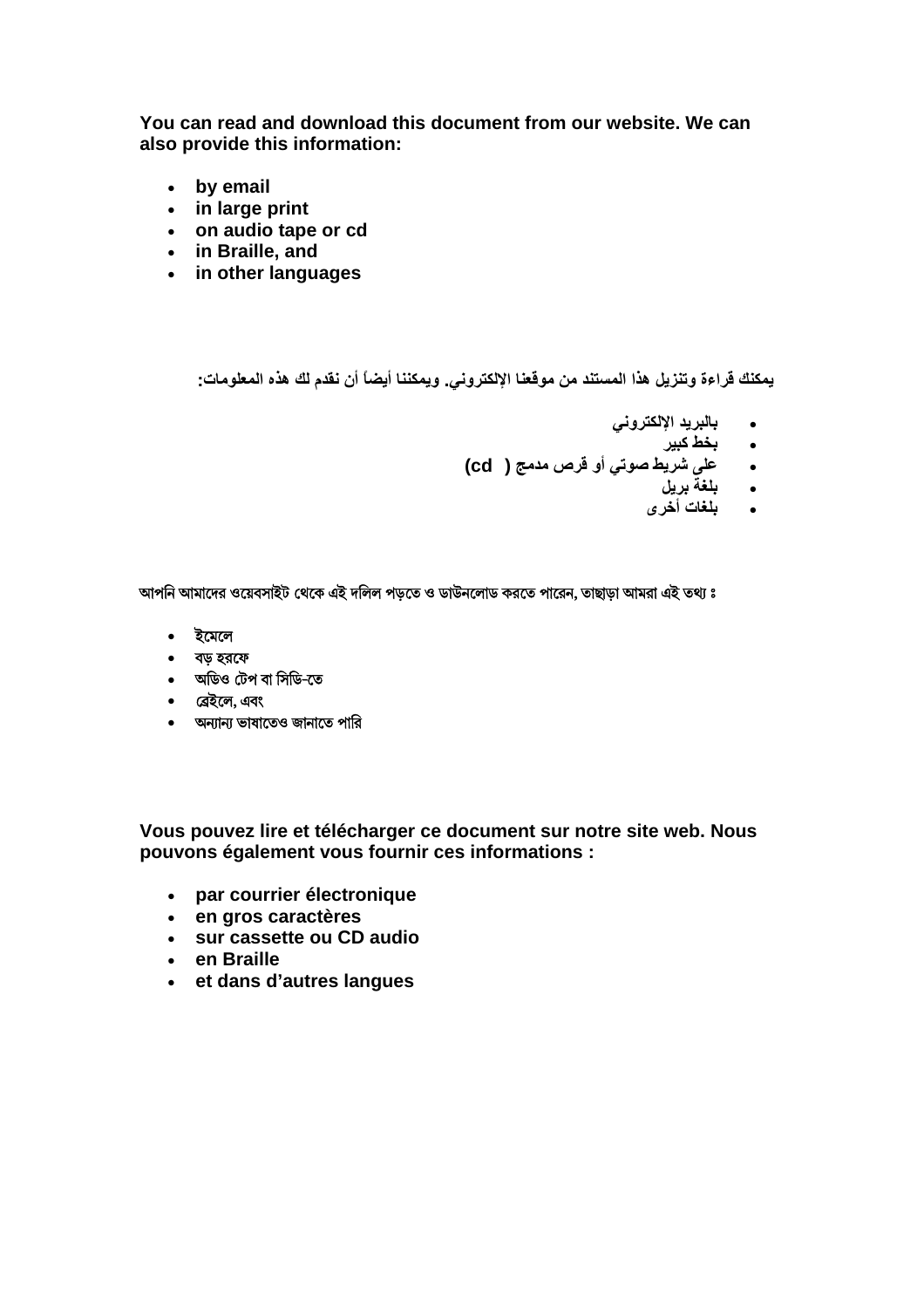**Faodaidh tu am pàipear seo a leughadh agus a luchdachadh a-nuas bhon làrach-lìn againn. Bheir sinn an fhiosrachadh seo seachad cuideachd:**

- **Ann am post-dealain**
- **Ann an sgrìobhadh mòr**
- **Air teap claisneachd no cd**
- **Ann am Braille, agus**
- **Ann an cànanan eile**

आप इस दस्तावेज़ को हमारी वेबसाईट से पढ और डाउनलोड कर सकते हैं। हम इस जानकारी को निम्न माध्यम से भी प्रदान कर सकते हैं:

- ई-मेल द्रारा
- बडे प्रिंट में
- ऑडियो टेप अथवा सीडी में
- ब्रेल लिपि में, और
- अन्य भाषाओं में

**Šį dokumentą galite skaityti ir atsisiųsti iš mūsų tinklavietės. Šią informaciją taip pat teikiame:**

- **el. paštu;**
- **stambiu šriftu;**
- **garsajuoste arba kompaktiniu disku;**
- **Brailio raštu ir**
- **kitomis kalbomis.**

**Dostęp do tego dokumentu, a także możliwość jego pobrania, można uzyskać na naszej witrynie internetowej. Informacje można również otrzymać w następujących postaciach:**

- **wiadomość e-mail**
- **wydruk z dużą czcionką**
- **kaseta audio lub płyta CD**
- **zapis alfabetem Braille'a**
- **zapis w innym języku**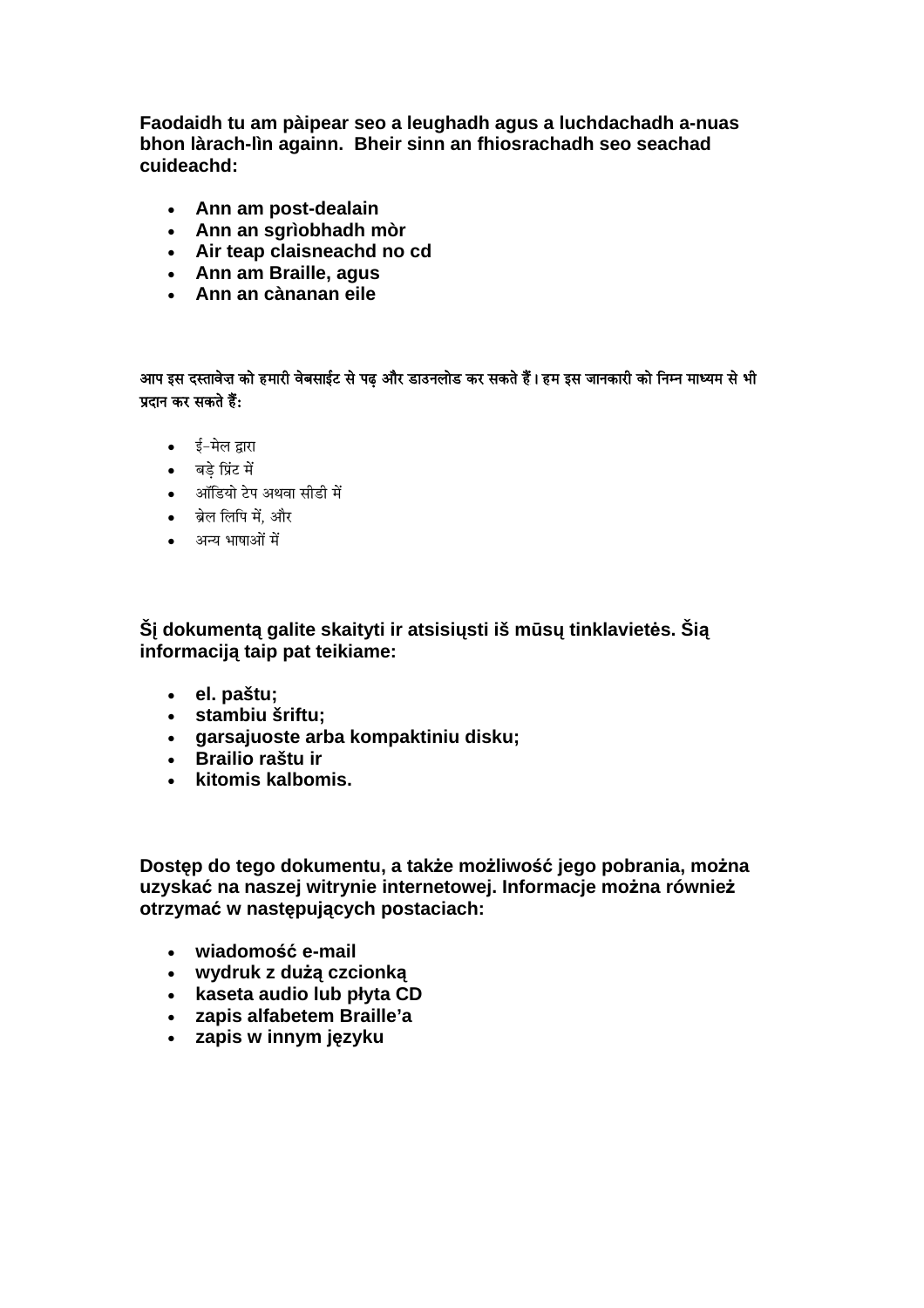**Вы можете прочитать и загрузить этот документ с нашего веб-сайта. Информация также предоставляется следующим образом:**

- **по электронной почте**
- **крупным шрифтом**
- **на аудиокассете и компакт-диске**
- **шрифтом Брайля и**
- **на других языках**

您可從我們的網站閱讀及下載本文件。我們亦透過以下方式提供此資訊:

- 電子郵件
- 大版面印刷
- 語音磁帶或 **cd**
- 盲文,以及
- 其他語言版本

آپ ہماری ویب سائٹ پر اس دستاویز کو پڑھ اور ڈاوَن لوڈ کرسکتے ہیں۔ ہم یہ معلومات درج ذیل کے **ذريعہ بهی فراہم کرسکتے ہيں:** 

- **بذريعہ ای ميل**
- **چهاپے کے بڑے حروف ميں**
- **آڈيو ٹيپ يا سی ڈی کی شکل ميں**
	- **بريل ميں ، اور**
	- **ديگر زبانوں ميں**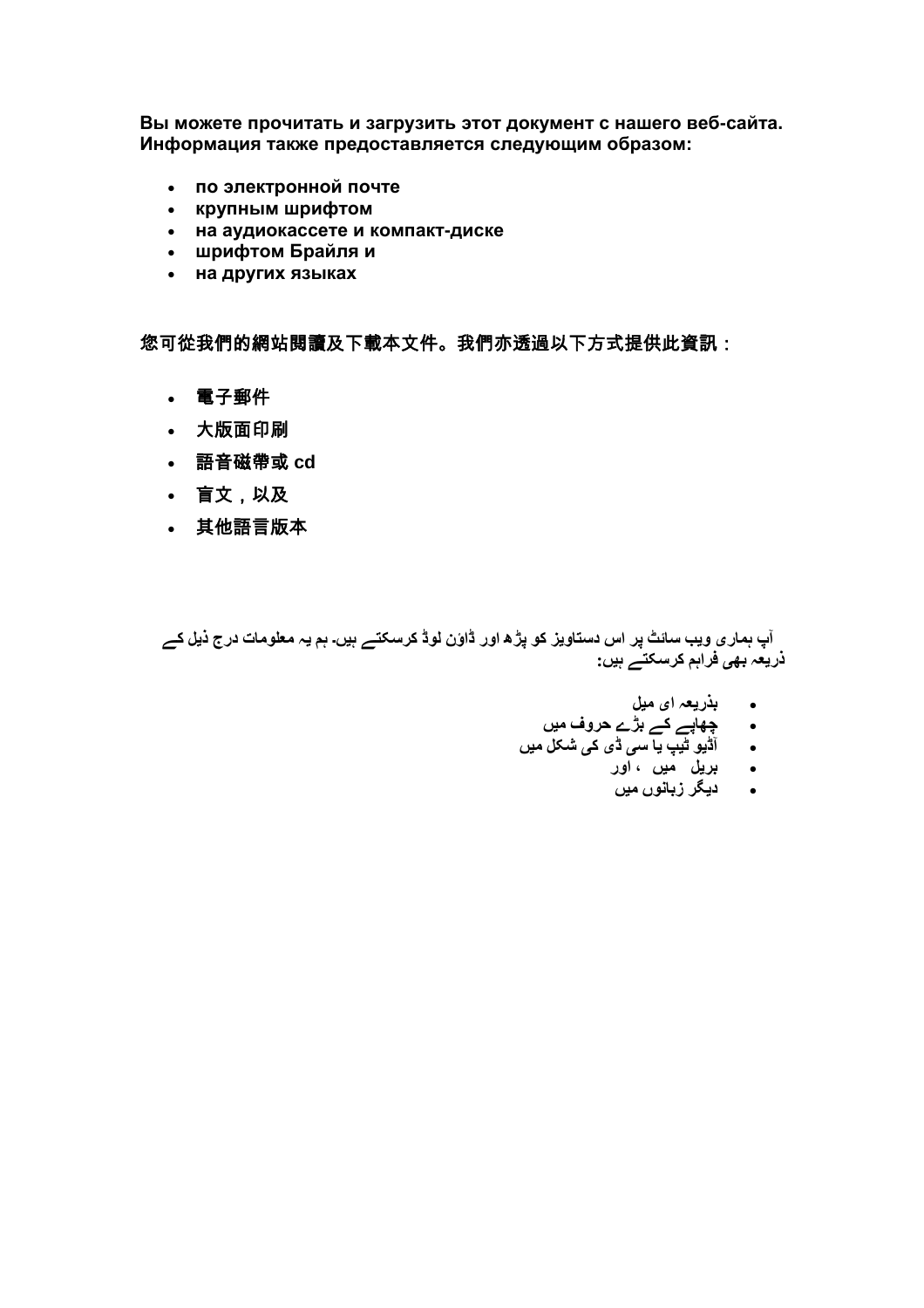

The Scottish Health Council has a national office in Glasgow and a local office in each NHS Board area. To find details of your nearest local office, visit our website at: www.scottishhealthcouncil.org/contact/local\_offices.aspx